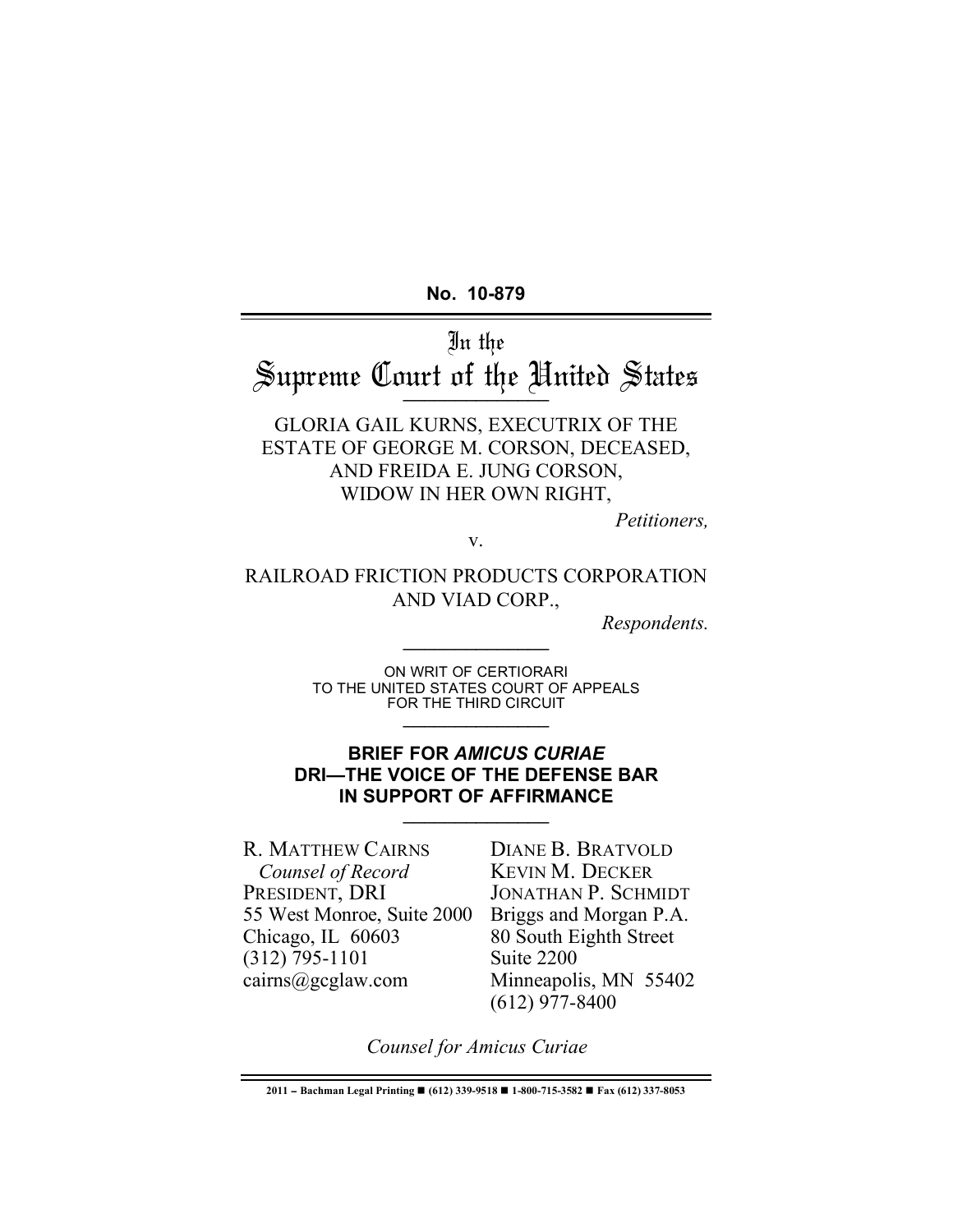# TABLE OF CONTENTS

| Ι.  |                                                                                                                                         | The Proper Analysis Of Scope<br>Of Preemption Drives The<br>Resolution Of This Appeal And     |
|-----|-----------------------------------------------------------------------------------------------------------------------------------------|-----------------------------------------------------------------------------------------------|
|     | А.                                                                                                                                      | The Scope Of Authority<br>Delegated By Congress<br>Determines The Scope Of                    |
|     | Β.                                                                                                                                      | <b>Field Preemption Of State</b><br><b>Regulation And Common</b><br>Law Tort Claims Should Be |
| II. | Erosion Or Abandonment Of<br><b>Field Preemption Would Flout</b><br><b>Stare Decisis And Destroy</b><br>Settled Economic Expectations29 |                                                                                               |
|     | A <sub>1</sub>                                                                                                                          | Stare Decisis Is<br><b>Fundamental And Must Be</b>                                            |
|     | Β.                                                                                                                                      | <b>Field Preemption Has</b><br>Resulted In Reasonable And<br>Settled Industry                 |
|     | C.                                                                                                                                      | This Court Should Preserve                                                                    |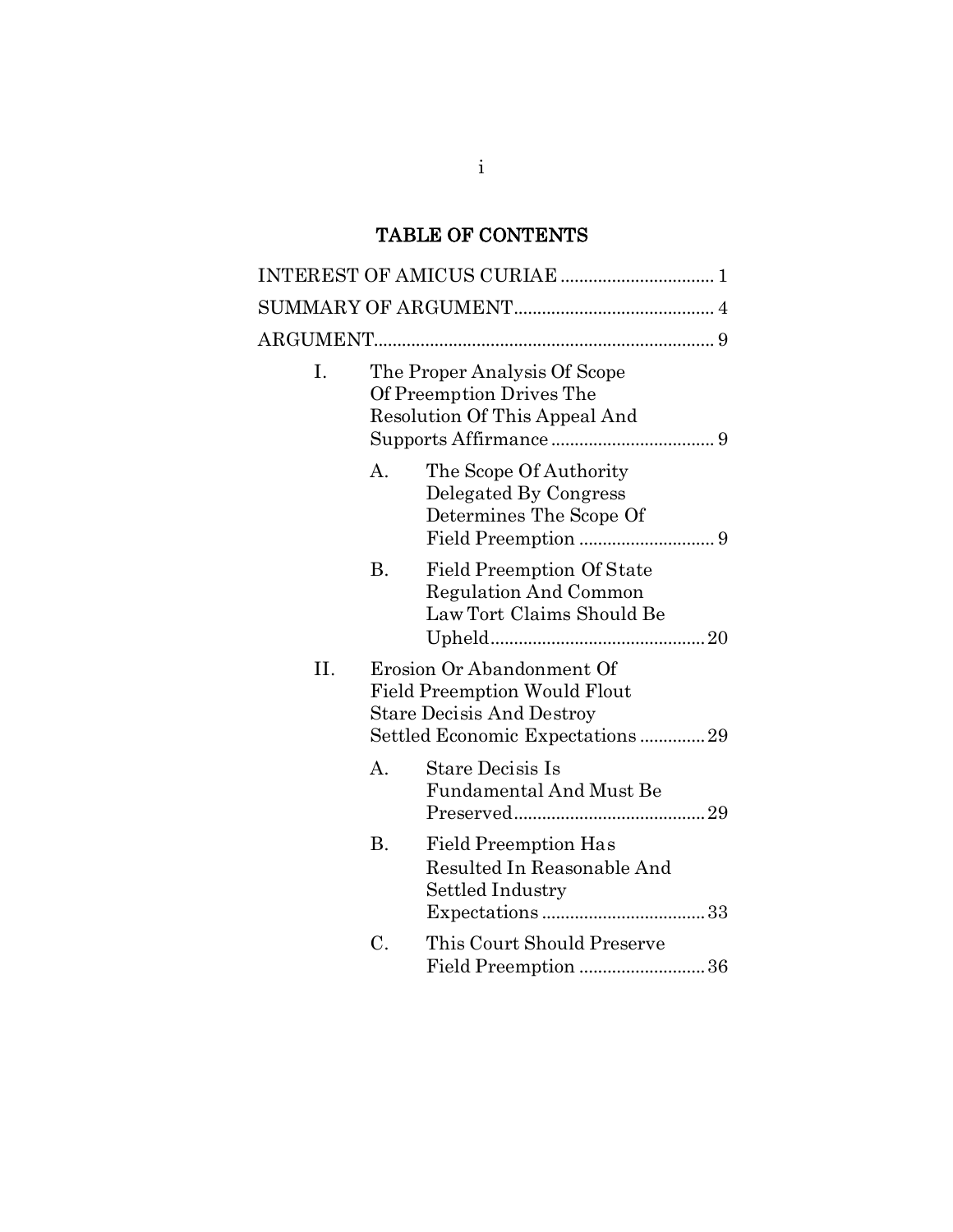$\textbf{CONCLUSION}.\textcolor{red}{\textbf{38}}$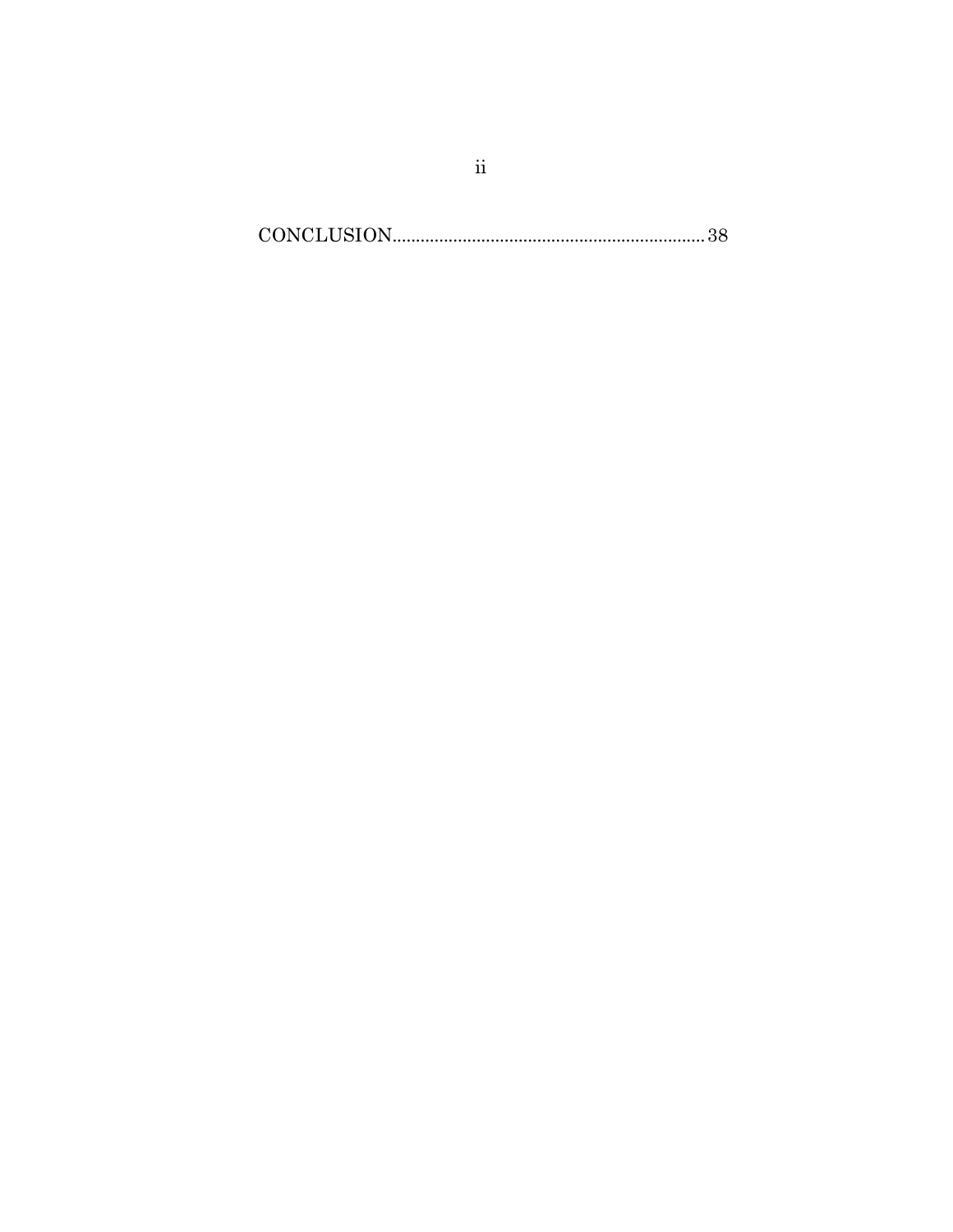# TABLE OF AUTHORITIES

# **CASES**

| Agostini v. Felton,                                                              |
|----------------------------------------------------------------------------------|
| Amalgamated Ass'n of St., Elec., Ry. & Motor<br>Coach Emps. of Am. v. Lockridge, |
| Arizona v. Rumsey,                                                               |
| Bell v. Ill. Cent. R.R.,<br>236 F. Supp. 2d 882 (N.D. Ill. 2001) 26              |
| California v. Fed. Energy Reg. Comm'n,                                           |
| Chick Kam Choo v. Exxon Corp.,                                                   |
| Cipollone v. Liggett Group, Inc.,                                                |
| Citizens United v. Fed. Election Comm'n,                                         |
| City of Burbank v. Lockheed Air Terminal<br>Inc.,                                |
| Crosby v. Nat'l Foreign Trade Council,                                           |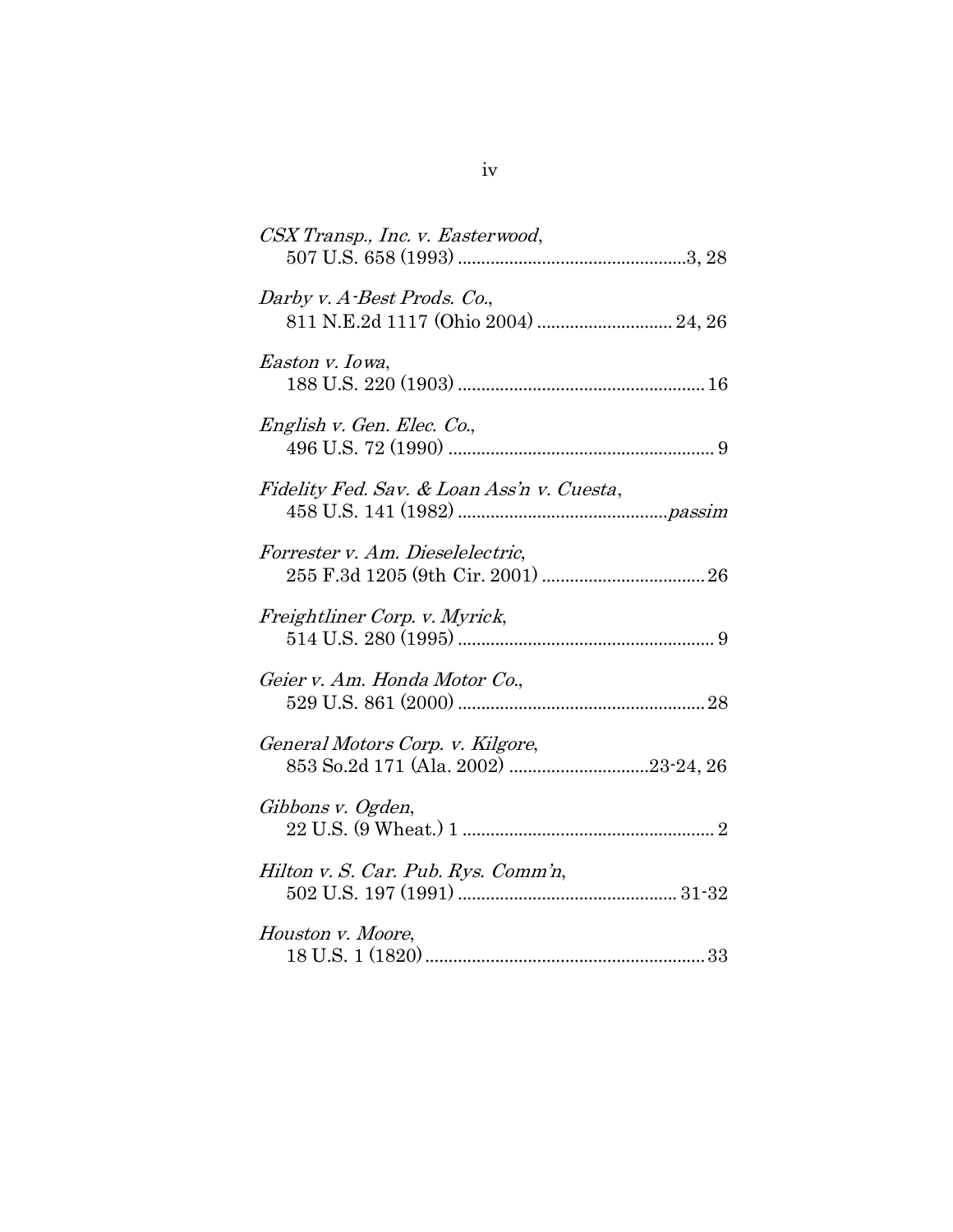| Illinois Brick Co. v. Ill.,                                                                                                                   |
|-----------------------------------------------------------------------------------------------------------------------------------------------|
| In re W. Va. Asbestos Litig.,<br>592 S.E.2d 818 (W. Va. 2003) 23-24, 26                                                                       |
| In re: Amtrak "Sunset Limited" Train Crash<br>in Bayou Canot, Alabama, on September<br>22, 1993,<br>188 F. Supp. 2d 1341 (S.D. Ala. 1999)  26 |
| Int'l Longshoremen's Ass'n v. Davis,                                                                                                          |
| Kurns v. A.W. Chesterton. Inc.,                                                                                                               |
| Kurns v. Chesterton,<br>No. 08-2216, 2009 WL 249769 (E.D. Pa.                                                                                 |
| Lawy. General Motors.                                                                                                                         |
| Local 20, Teamsters, Chauffeurs & Helpers<br>Union v. Morton,                                                                                 |
| Lorillard Tobacco Co. v. Reilly,                                                                                                              |
| McCulloch v. Maryland,                                                                                                                        |
| Medtronic v. Lohr,                                                                                                                            |

v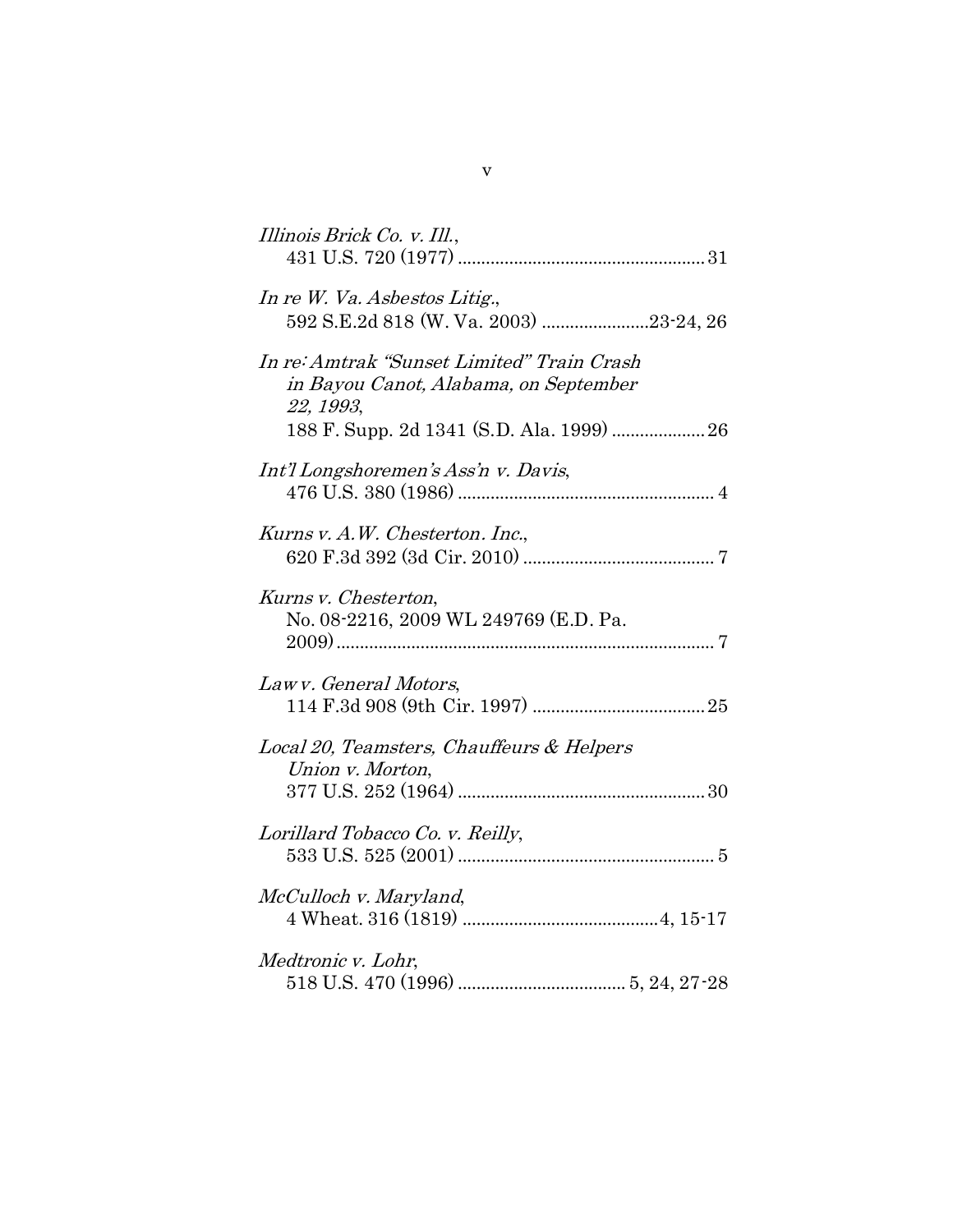| Napier v. Atl. Coast Line R.R. Co.,                                            |
|--------------------------------------------------------------------------------|
| Norfolk S. Ry. Co. v. Shanklin,                                                |
| Oglesby v. Delaware & Hudson Ry.,                                              |
| Patterson v. McLean Credit Union,                                              |
| Payne v. Tennessee,                                                            |
| Pearson v. Callahan,                                                           |
| Prigg v. Pennsylvania,                                                         |
| Ray v. Atl. Richfield Co.,                                                     |
| Rice v. Santa Fe Elevator Corp.,                                               |
| $Roth$ v. I & M Rail Link, L.L.C.,<br>179 F. Supp. 2d 1054 (S.D. Iowa 2001) 26 |
| San Diego Bldg. Trades Council v. Garmon,                                      |
| Scheiding v. Gen. Motors Corp.,                                                |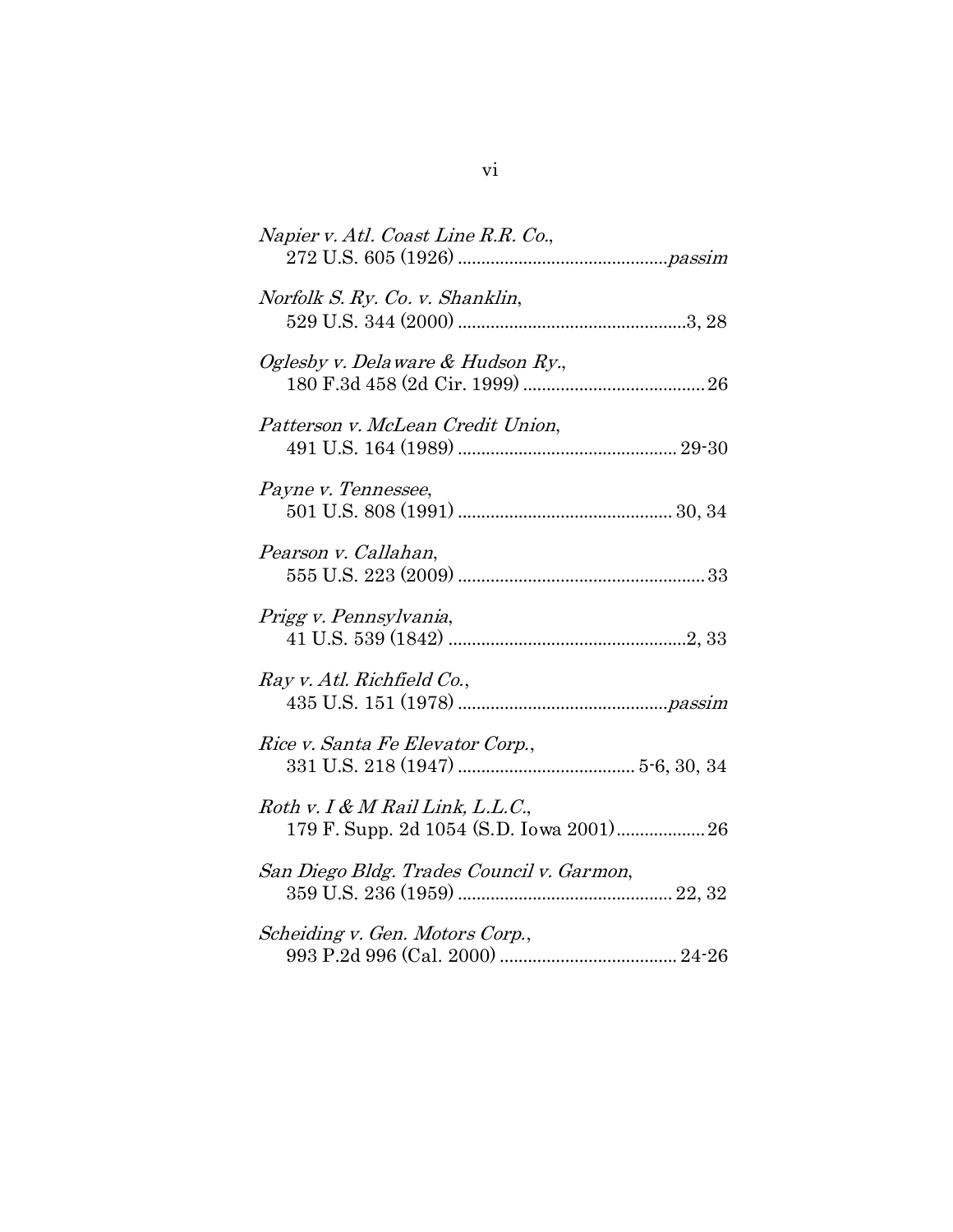| Seaman v. A.P. Green Indus., Inc.,                   |
|------------------------------------------------------|
| Silkwood v. Kerr-McGee Corp.,                        |
| Southern Ry. v. Lunsford,                            |
| Springston v. Consol. Rail Corp.,                    |
| State Oil Co. v. Kahn,                               |
| United States v. Locke,                              |
| Vasquez v. Hillery,                                  |
| Watters v. Wachovia Bank, N.A.,                      |
| Welch v. Texas Dep't of High ways & Pub.<br>Transp., |
| <b>STATUTES, RULES &amp; REGULATIONS</b>             |
|                                                      |
|                                                      |
|                                                      |
|                                                      |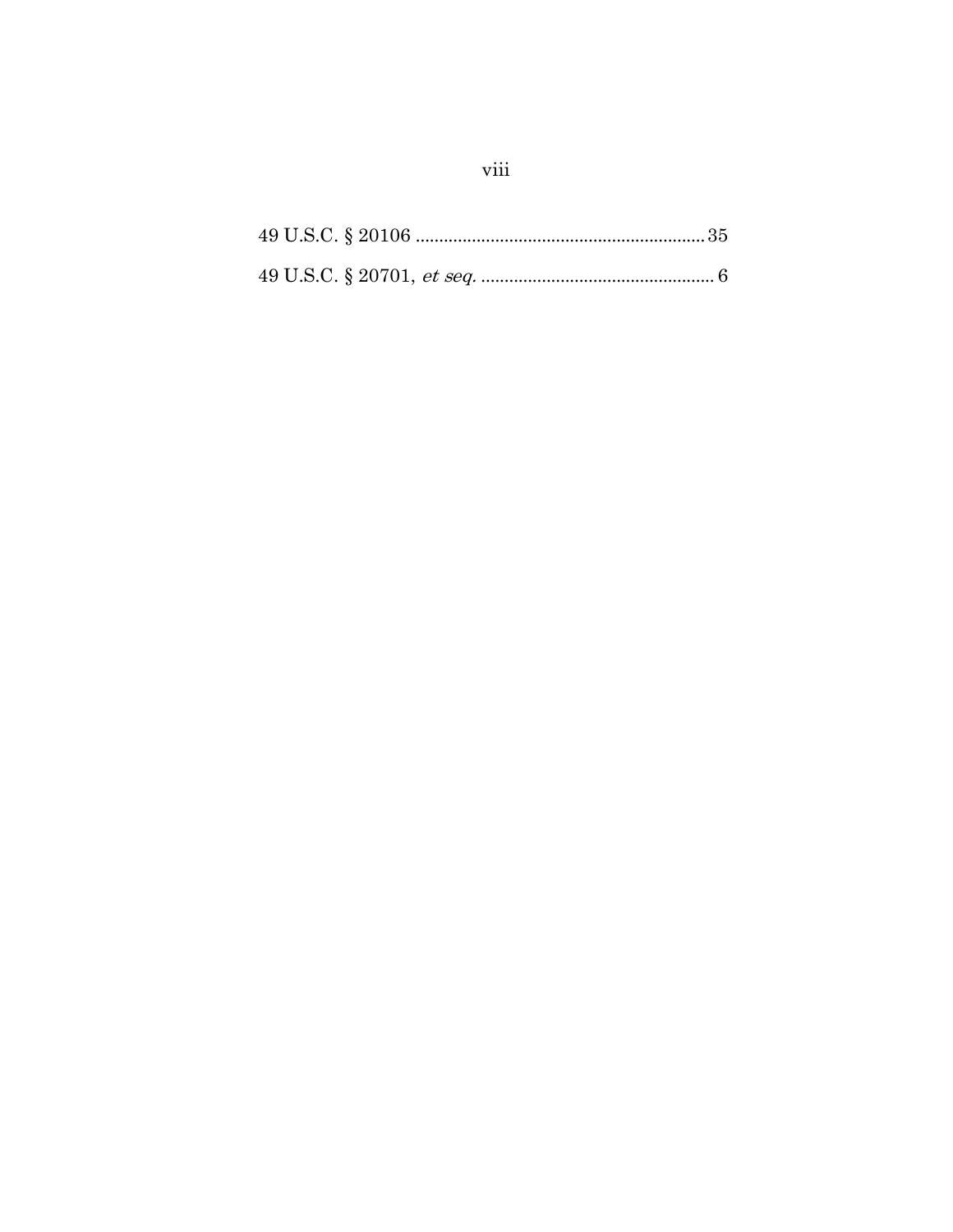#### INTEREST OF AMICUS CURIAE[1](#page-9-0)

Amicus curiae DRI – The Voice of the Defense Bar ("DRI") is an international organization comprised of approximately 22,000 attorneys defending businesses and individuals in civil litigation. DRI seeks to address issues germane to defense attorneys, to promote the role of the defense attorney, and to improve the civil justice system in America. DRI has long been a voice in the ongoing effort to make the civil justice system fairer, efficient, and – where national issues are involved – consistent. To promote these objectives, DRI participates as amicus curiae in cases such as this one because it raises an issue of importance to DRI's members and to the judicial system. DRI seeks to contribute to the Court's consideration of cases by offering its perspective.

DRI members represent federally-regulated businesses and industries in tort litigation in both state and federal courts. DRI members are regularly called upon to inform and advise clients about the potential liability that they face for making business decisions based upon state tort law. DRI members are asked to offer counsel regarding the parameters of permissible conduct

<span id="page-9-0"></span> <sup>1</sup> Pursuant to this Court's Rule 37.6, amicus curiae states that no counsel for any party authored this brief in whole or in part, and that no person or entity other than amicus curiae or their counsel made a monetary contribution to the preparation or submission of this brief. The parties have consented to the filing of this brief, and letters evidencing such consent have been filed with the Clerk of this Court, pursuant to this Court's Rule 37.3.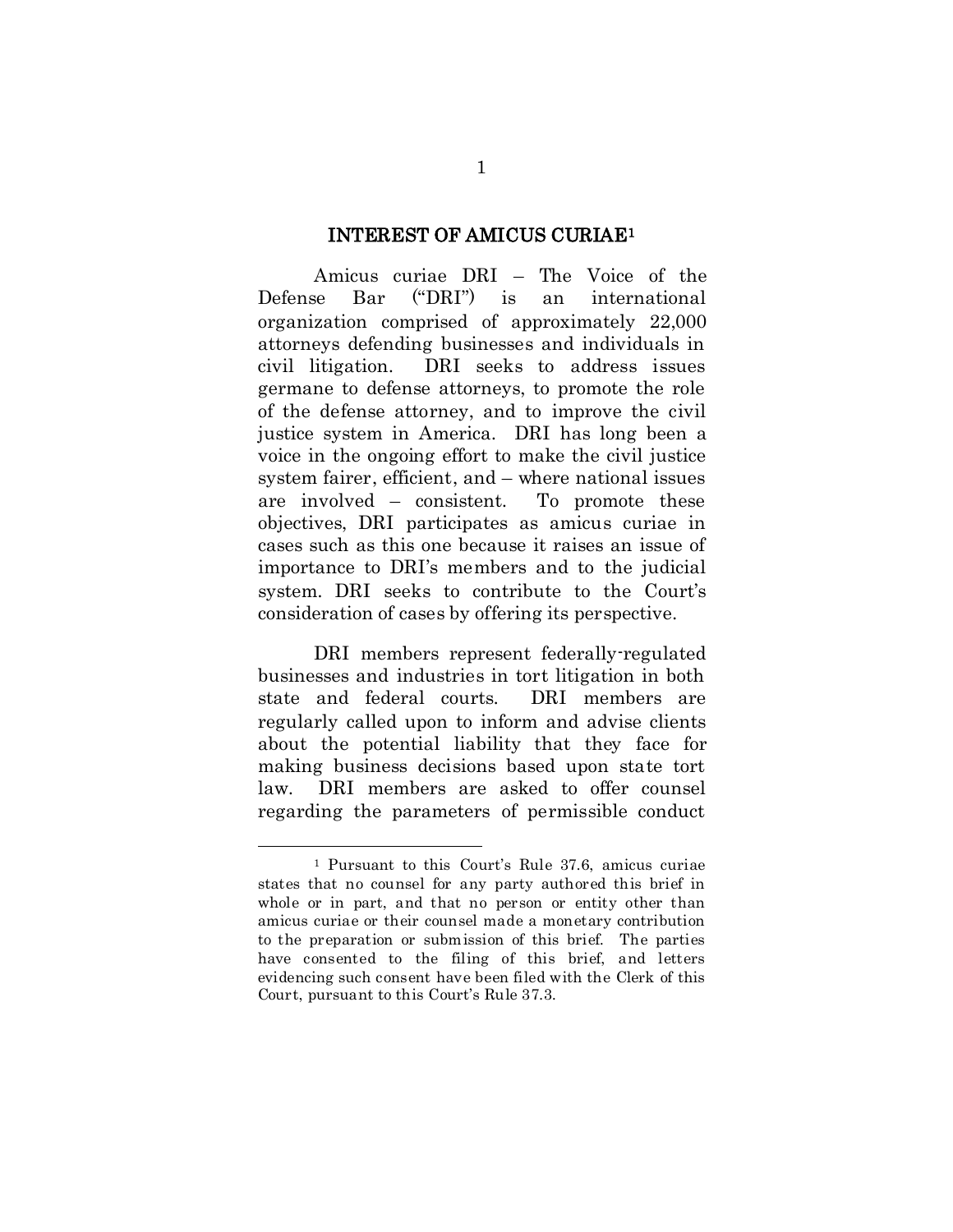and the sometimes conflicting obligations imposed under federal and state law and federal and state regulations. DRI members are therefore wellpositioned to offer this Court practical insight based on first-hand experience with the impact of state tort litigation on federally-regulated businesses and industries. Because our organization is devoted to representing the interests of lawyers who defend businesses and industries in civil litigation, the issue of federal preemption is of great importance to DRI. DRI frequently participates as amicus curiae in cases addressing federal preemption. See, e.g., Williamson v. Mazda Motor of America, Inc., No. 08-1314, among others.

The prevailing law on preemption must afford consistency and clarity to potential civil defendants about permissible conduct and its outer limits. Federal preemption has been a feature of this Court's jurisprudence for almost two centuries. Gibbons v. Ogden, 22 U.S. (9 Wheat.) 1, 82 (1824) ("[T]he act of Congress . . . is supreme; and the law of the State, though enacted in the exercise of powers not controverted [by the Constitution], must yield to it."). In particular, federal preemption that arises when Congress has decided to occupy a field has been embraced in decisions invalidating state laws as early as 1842. Prigg v. Pennsylvania, 41 U.S. 539, 617-18 (1842) ("[T]he legislation of Congress, in what it does prescribe, manifestly indicates, that it does not intend that there shall be any further legislation to act upon the subjectmatter. Its silence as to what it does not do, is as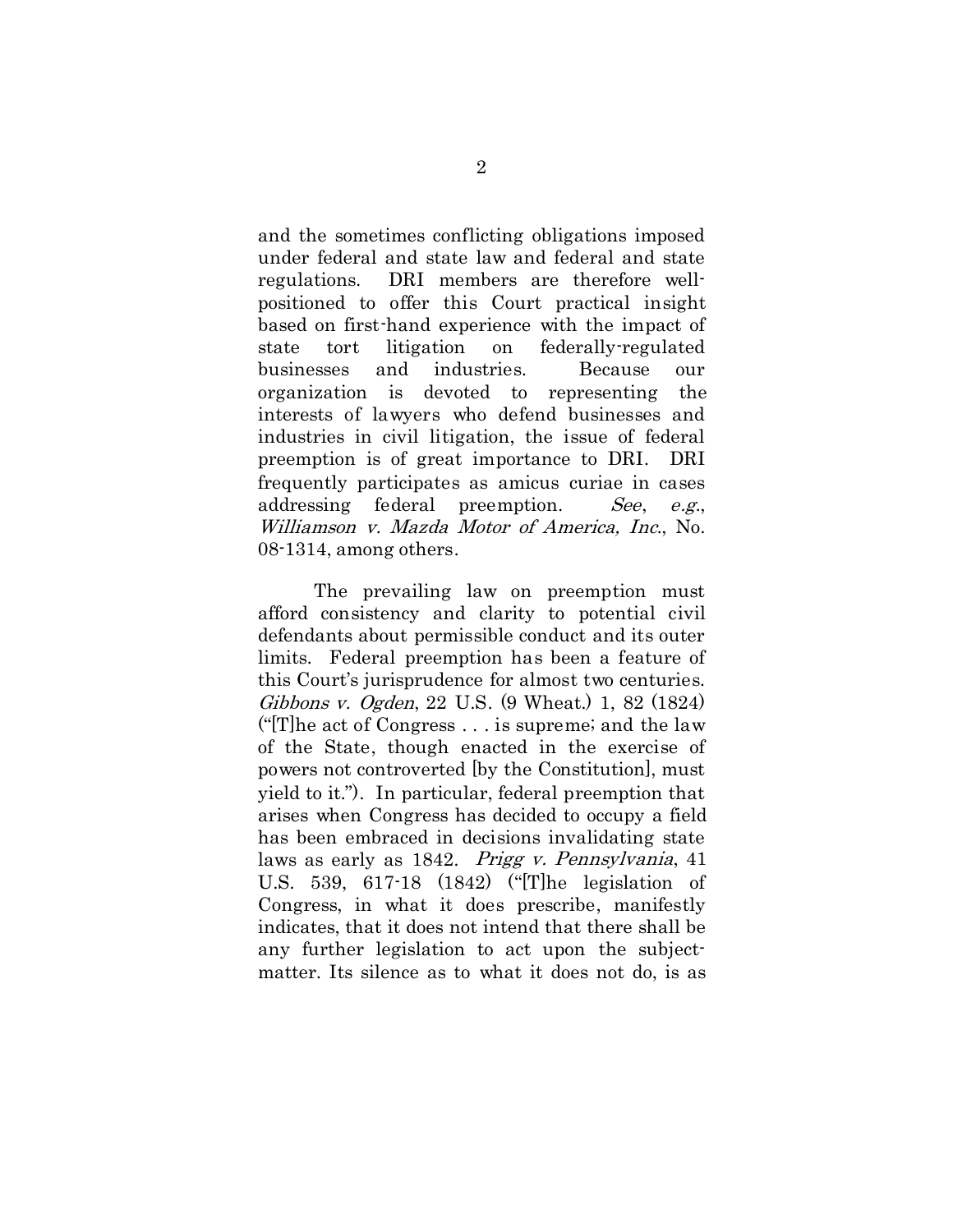expressive of what its intention is, as the direct provisions made by it.").

In the course of applying federal preemption, this Court has recognized that private tort claims may be barred as a result; individuals may not accomplish by private lawsuit what a state government may not accomplish by legislative act. See, e.g., CSX Transp., Inc. v. Easterwood, 507 U.S. 658, 675 (1993) (holding that the Federal Railroad Safety Act "should be understood as covering the subject matter of train speed with respect to track conditions" therefore plaintiff's negligence claim for "excessive speed" is preempted); Norfolk S. Ry. Co. v. Shanklin, 529 U.S. 344, 358-59 (2000) (common law tort claim failed because federal law "displace[d] … state law concerning the [subject matter], [which] … preempts state tort actions").

Field preemption has been recognized in some of the country's oldest and most important businesses and industries, e.g., railroads and locomotive equipment, shipping and tankers, savings and loan associations, national banks, and air traffic. The businesses and industries to which field preemption has been applied are heavily regulated by federal agencies and, not surprisingly, have reasonably relied on federal regulations to govern their conduct and business decisions. The erosion or removal of field preemption would expose these vital and inherently interstate enterprises to a myriad of different common law standards, the threat of potentially-debilitating tort liability and,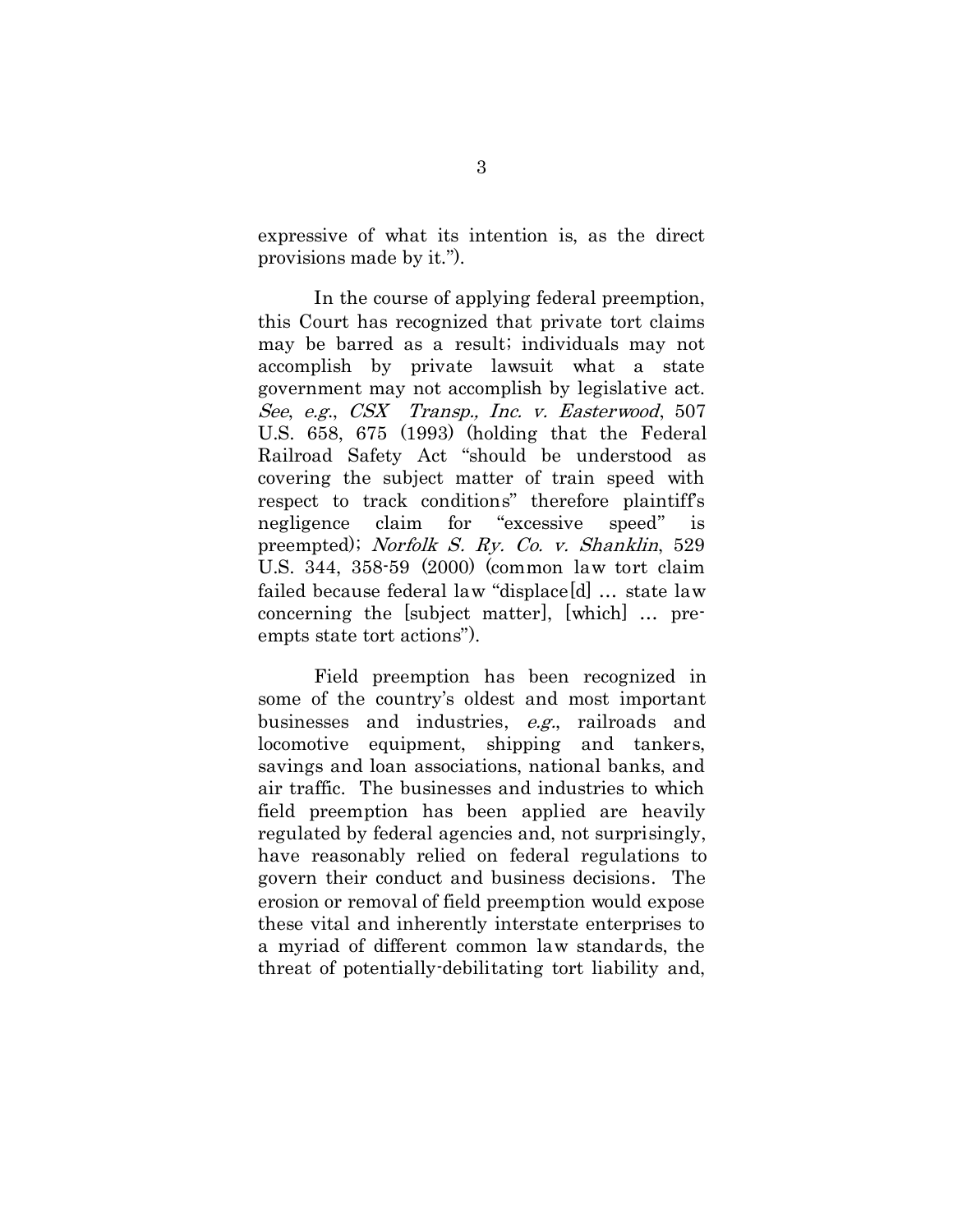perhaps more importantly, tremendous uncertainty.

Businesses need to know what standard of care controls when business decisions are made. Railroads, locomotive equipment manufacturers and distributors, along with many other businesses, employees and consumers, have benefitted from a regime in which an expert federal regulatory agency makes informed and comprehensive decisions about design, construction, materials, services, and products. DRI therefore has a strong interest in assuring that this Court continues to enforce federal preemption and, in particular, field preemption.

#### SUMMARY OF ARGUMENT

The doctrine of federal preemption finds its source in the Supremacy Clause of the Constitution, which commands that the laws of the United States "shall be the supreme Law of the Land; … any Thing in the Constitution or Laws of any State to the Contrary notwithstanding." United States Const. art. VI, cl. 2; see also McCulloch v. Maryland, 4 Wheat. 316, 427 (1819) ("It is the very essence of supremacy, to remove all obstacles to its action within its own sphere, and so to modify every power vested in subordinate governments"); Int'l Longshoremen's Ass'n v. Davis, 476 U.S. 380, 388 (1986) ("Pre-emption [is] the practical manifestation of the Supremacy Clause[.]").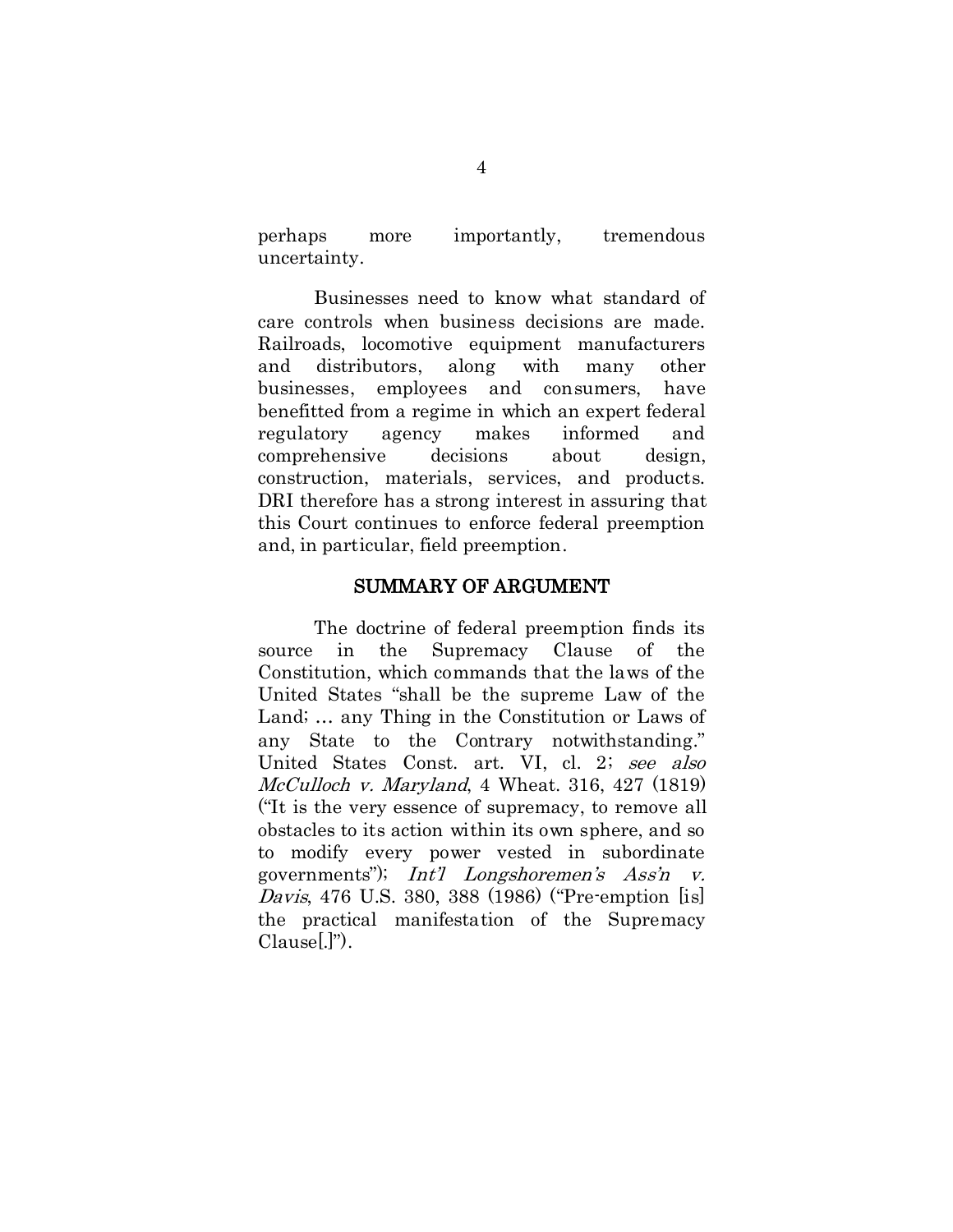Federal preemption has been applied caseby-case and has resulted in a modest mountain of case law. As this Court has commented, the Constitution's "clear and simple mandate has generated considerable discussion in cases where we have had to discern whether Congress has preempted state action in a particular area." Lorillard Tobacco Co. v. Reilly, 533 U.S. 525, 540-41 (2001). Over a number of decisions considering a wide variety of claims and sometimes overlapping federal acts, agency regulations, and state laws, this Court has articulated no bright-line test; "each case turns on the peculiarities and special features of the federal regulatory scheme in question." City of Burbank v. Lockheed Air Terminal Inc., 411 U.S. 624, 638 (1973).

Yet some common themes have emerged within this substantial precedent: "The question in each case is what the purpose of Congress was." Rice v. Santa Fe Elevator Corp., 331 U.S. 218, 230 (1947); see also Medtronic v. Lohr, 518 U.S. 470, 485 (1996) ("The purpose of Congress is the ultimate touchstone" in every preemption case). And Congress may express its purpose to preempt state action either expressly or by implication. Fidelity Fed. Sav. & Loan Ass'n v. Cuesta, 458 U.S. 141, 230 (1982). Indeed, Congress's purpose or intent may be "evidenced in several ways": (1) the "scheme of federal regulation may be so pervasive as to make reasonable the inference that Congress left no room for the States to supplement it"; (2) the "Act of Congress may touch a field in which the federal interest is so dominant that the federal system will be assumed to preclude enforcement of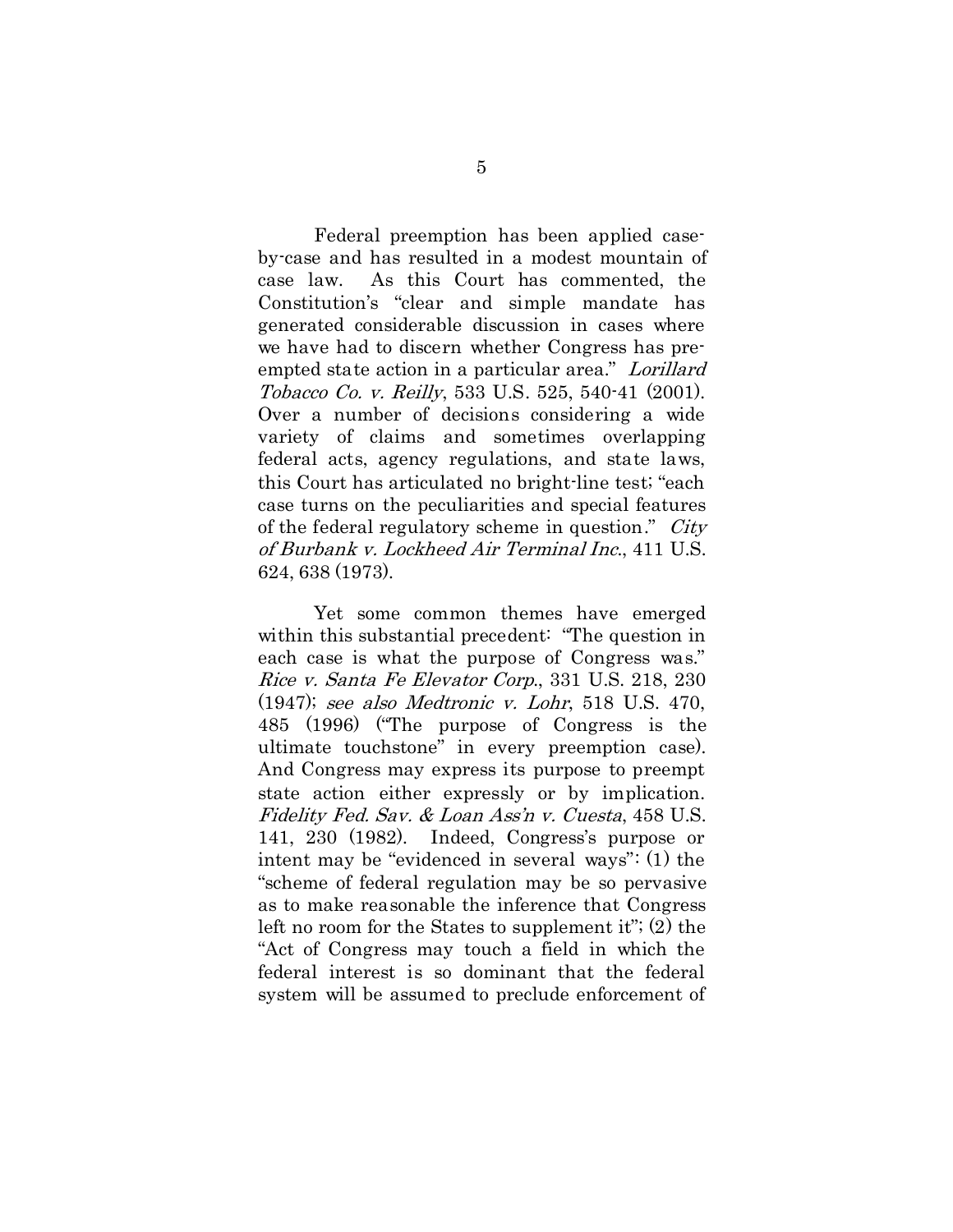state laws on the same subject"; (3) the "object sought to be obtained by the federal law and the character of obligations imposed by it may reveal the same purpose"; or (4) the "state policy may produce a result inconsistent with the objective of the federal statute." Rice, 331 U.S. at 230 (citations omitted).

In the regulation of locomotive and locomotive equipment, this Court decided long ago that Congress intended the Boiler Inspection Act ("BIA") – now codified at 49 U.S.C. § 20701, et seq., also known as the Locomotive Inspection Act  $("LIA")$  – to "occupy the field." Napier v. Atl. Coast Line R.R. Co., 272 U.S. 605, 613 (1926). The Court's conclusion was based on "[t]he broad scope of the authority conferred upon the Commission." Id. Congress has since transferred that authority to the Department of Transportation, but the scope of authority bestowed remains broad. As explained in Napier :

> [T]he power delegated to the Commission by the Boiler Inspection Act as amended is a general one. It extends to the design, the construction, and the material of every part of the locomotive and tender and of all appurtenances.

Id. at 611.

In this case, the district court granted summary judgment to respondents, who manufactured or distributed locomotives and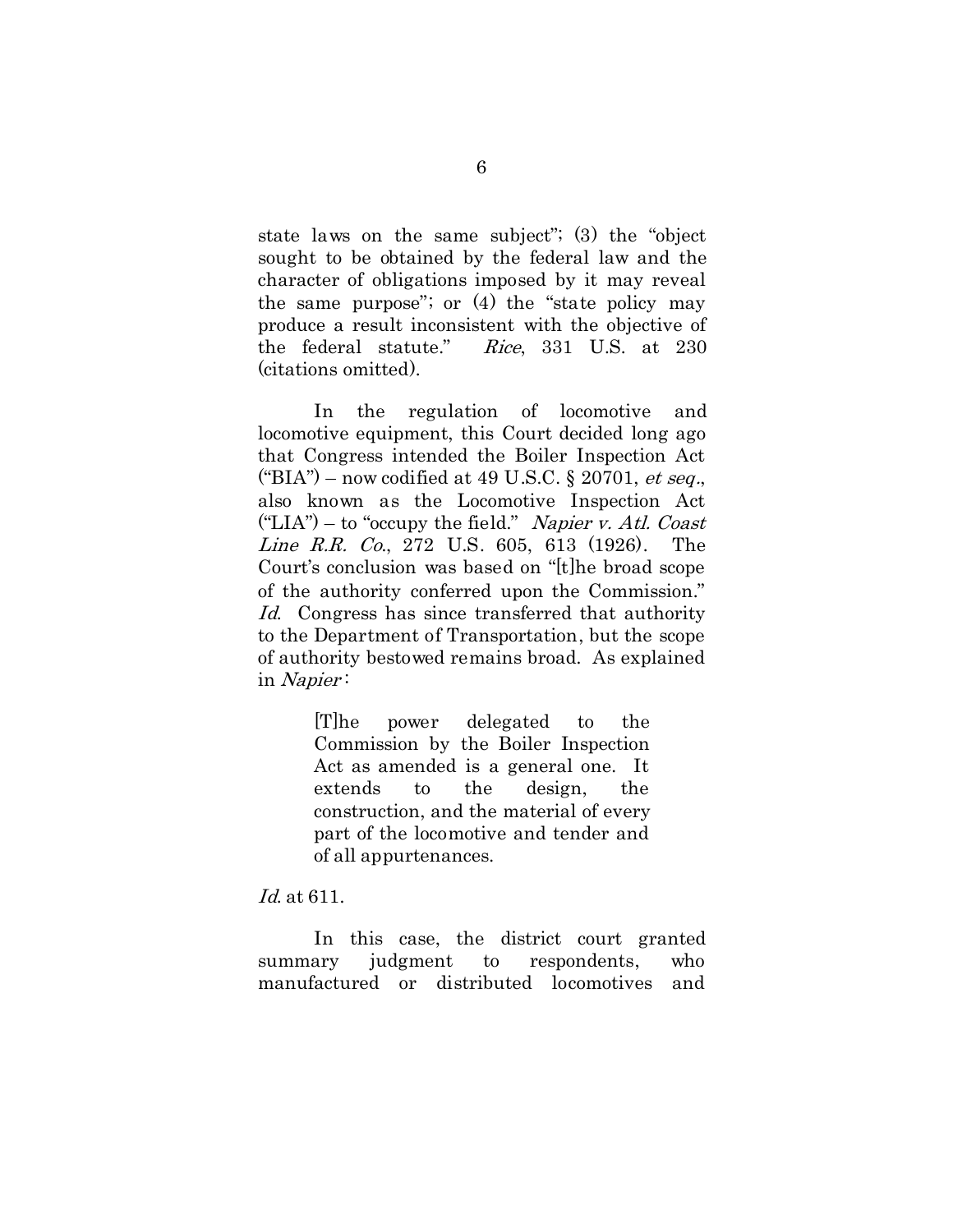locomotive equipment, based on federal preemption as announced in Napier. The court reasoned that "because plaintiff alleges that [decedent] contracted mesothelioma through his contact with locomotive equipment, the reasoning and holding of Napier plainly applies." Kurns v. Chesterton, No. 08-2216, 2009 WL 249769, \*3 (E.D. Pa. 2009). "Plaintiff's common law tort claims are preempted by the BIA, a federal law enacted to occupy the field of regulating locomotives, their parts and appurtenances." Id. at \*7.

The Third Circuit affirmed. "The plaintiffs' claims undeniably involve the material used in locomotive parts, both of which fall under the definition of 'parts and appurtenances' of locomotives" and "therefore are preempted by federal law." Kurns v. A.W. Chesterton. Inc., 620 F.3d 392, 399 (3d Cir. 2010). "Congress's intent in enacting and amending the LIA was to preempt completely the field of railroad parts and appurtenances." Id.

This Court should affirm the lower courts and hold that the Locomotive Inspection Act preempts the field of locomotive "design, construction, and the material of every part of the locomotive" and thereby preempts petitioners' attempt to impose standards through common law product liability claims.

At the heart of this appeal is how the scope of field preemption is determined. Petitioners and the Solicitor General correctly note that field preemption is determined by the scope of the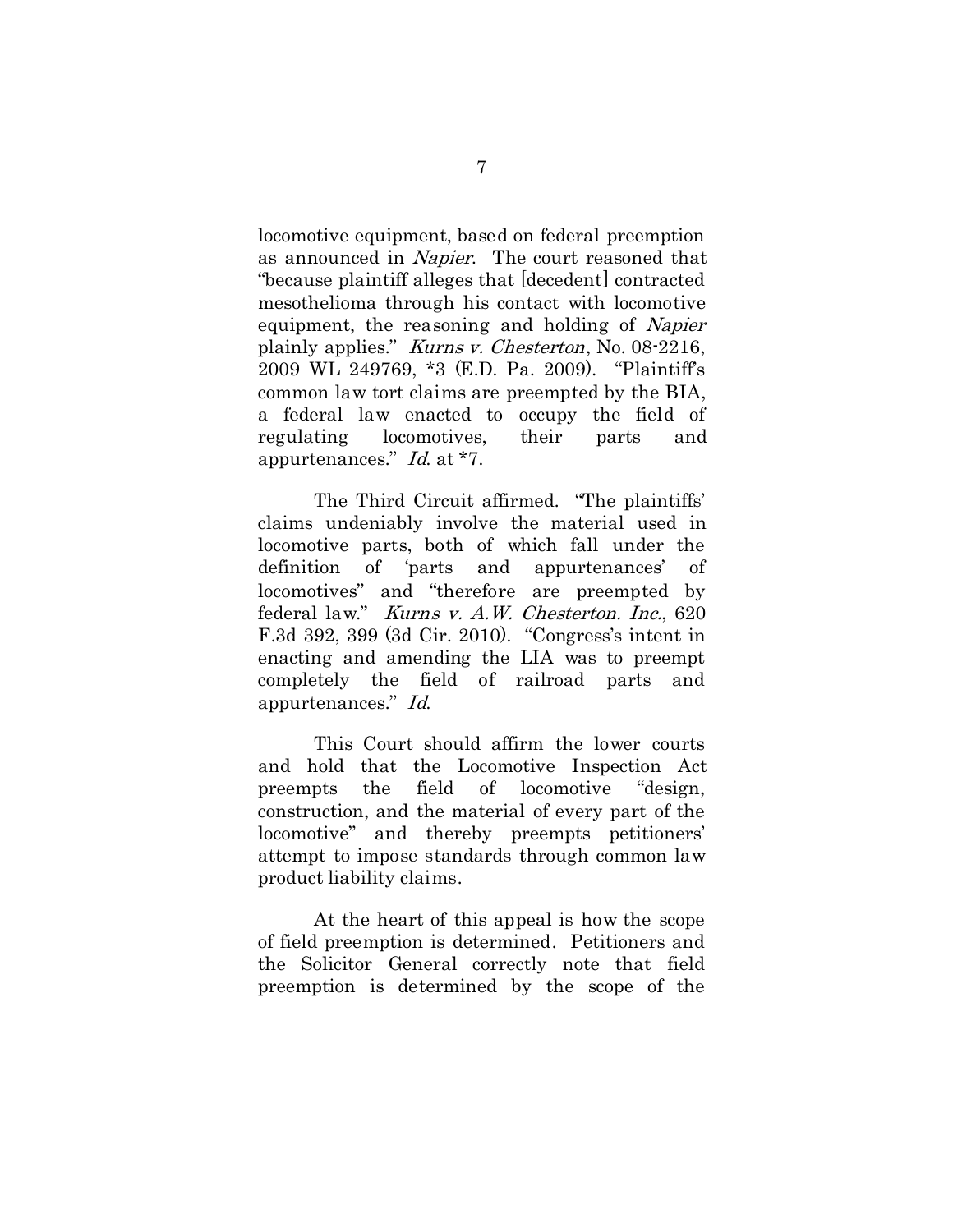regulated field. (Pet. Br. at 16, 20; SG Br. at 11, 13.) But after that, petitioners and the Solicitor General narrowly focus their analysis of the LIA on how the federal agency has exercised its regulatory authority in the past and what the agency was "required" to do under the LIA. (Pet. Br. at 22, 42; SG Br. at 16, 18.) At the same time, petitioners and the Solicitor General distort the language of the LIA. (Pet. Br. at 21-23; SG Br. at 13-14.) This analysis is not consistent with this Court's precedent. Instead, the scope of the regulated field is determined by the scope of authority that Congress has delegated to the agency. This rule of law is evident in past decisions on field preemption which have consistently examined three touchstones – statutory language, Congressional intent, and the overall statutory scheme including the history of federal regulation.

Respondents' brief thoroughly explains the correct analysis of the LIA specifically and the federal regulatory scheme concerning railroads, locomotive and locomotive equipment generally; consequently, that analysis will not be repeated here. (Resp. Br. at 30-42.) But additional precedents incorporate a similar analysis in other heavily-regulated areas in which this Court has recognized field preemption, for example, oil tankers, savings and loan institutions, national banks, and air traffic. These parallel precedents lend force to respondents' arguments and illuminate how this Court consistently applies field preemption.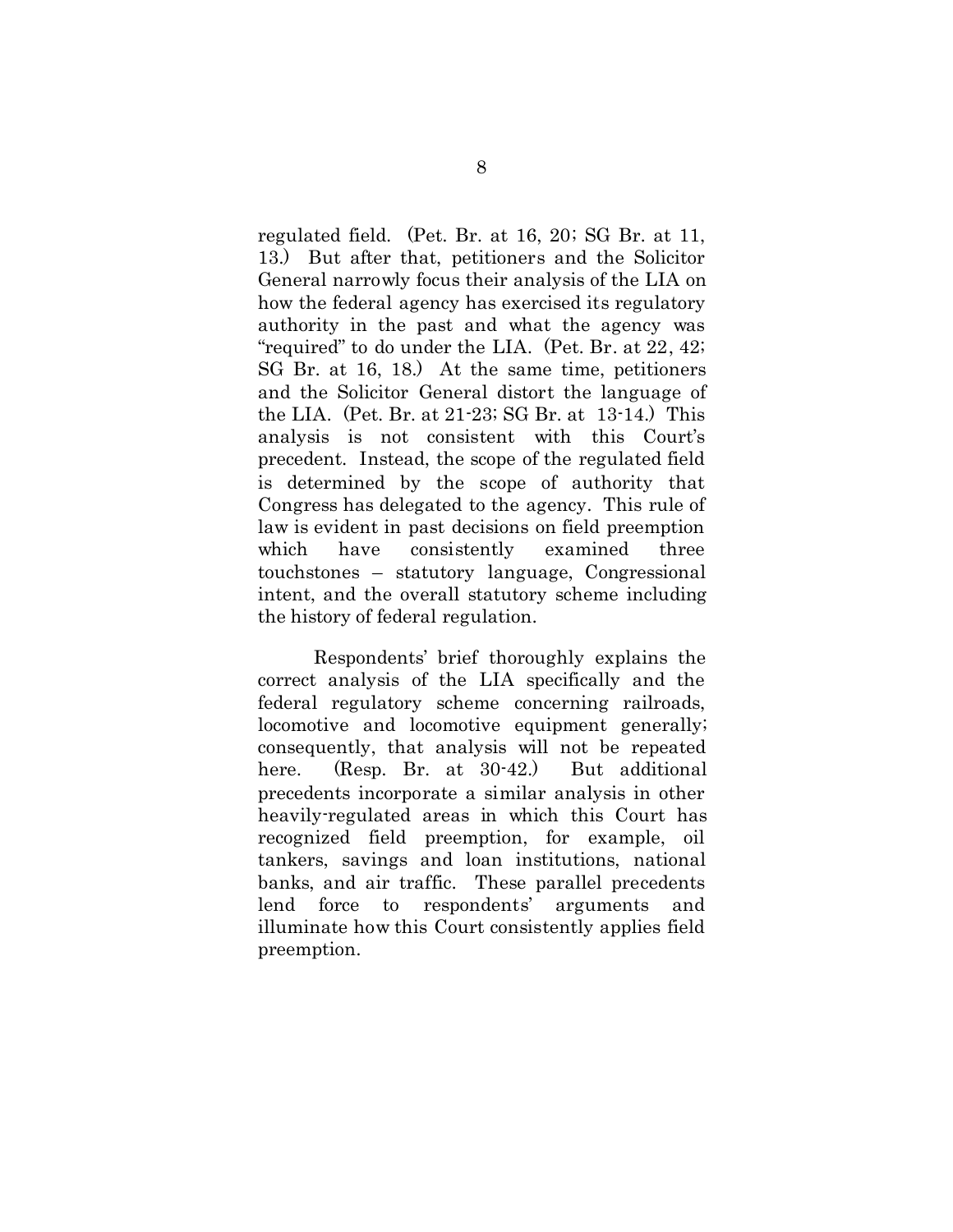Additionally, related case law establishes that abandoning field preemption or narrowing it to allow regulation of interstate-commerce business through common law tort claims would have grave consequences. Not only would petitioners' proposed rule of law defy stare decisis, but also it would destroy settled expectations held by those in businesses and industries that have been historically regulated by federal law and not by widely-varying jury decisions issued from diverse pockets of the country.

#### ARGUMENT

# I. THE PROPER ANALYSIS OF SCOPE OF PREEMPTION DRIVES THE RESOLUTION OF THIS APPEAL AND SUPPORTS AFFIRMANCE

A. The Scope Of Authority Delegated By Congress Determines The Scope Of Field Preemption.

This Court has recognized that a federal statute "implicitly overrides state law" when "the scope of a statute indicates that Congress intended federal law to occupy a field exclusively." Freightliner Corp. v. Myrick, 514 U.S. 280, 287 (1995); see also English v. Gen. Elec. Co., 496 U.S. 72, 78-79 (1990). More to the point, this Court has held that the scope of preemption is determined, at least in part, by examining whether the challenged state action is within the authority delegated to the federal agency. Fidelity Fed. Sav. & Loan Ass'n,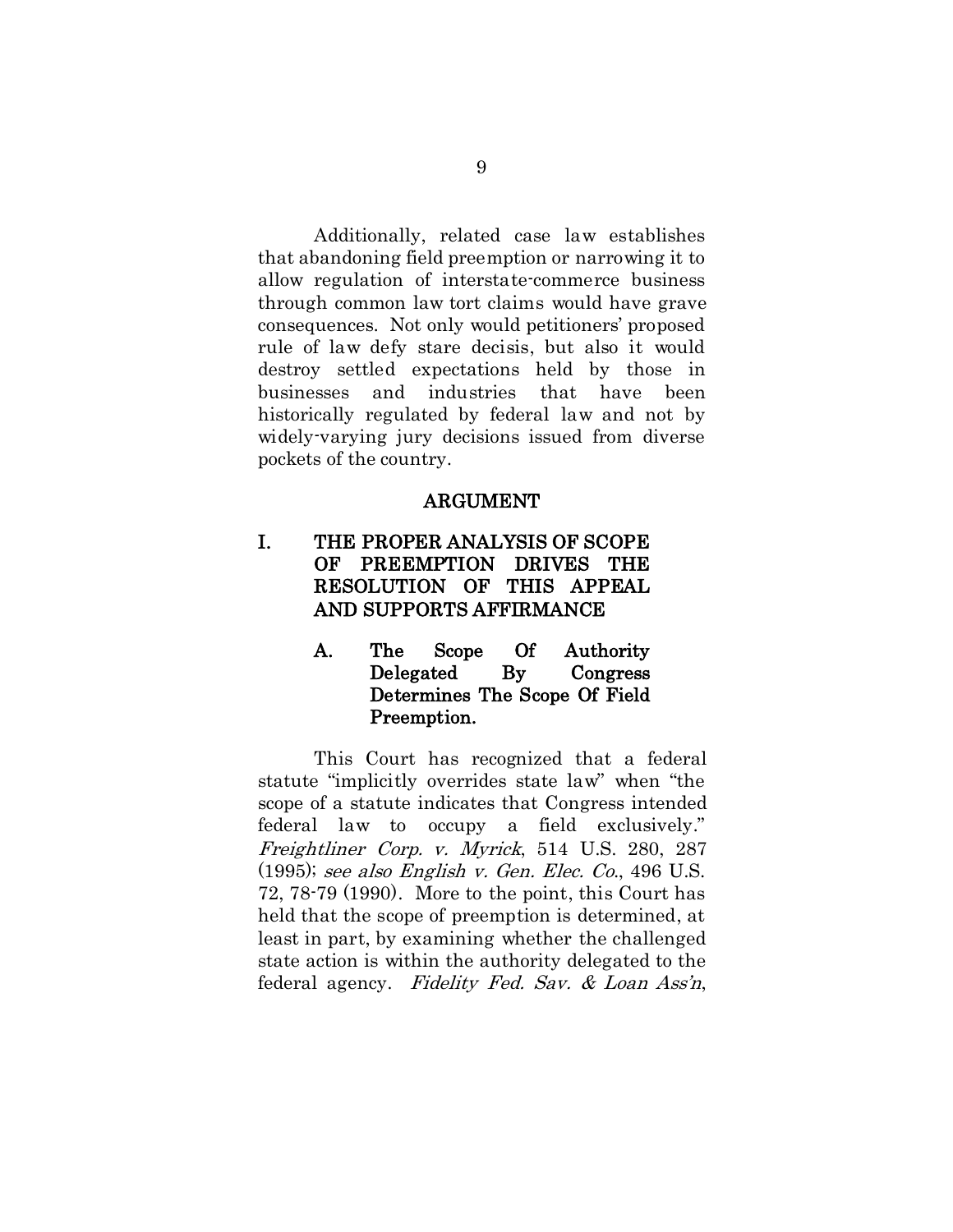458 U.S. at 154 ("whether the Board meant to preempt California's due-on-sale law, and, if so, whether that action is within the scope of the Board's delegated authority").

Because the LIA broadly delegates regulatory authority to a federal agency for locomotive and locomotive equipment design, construction, and materials, petitioners' claims that purport to impose common law standards are preempted. Precedent from other highly regulated fields illustrates the correct analysis.

#### 1. Field Preemption Of Oil Tanker Regulation

In Ray v. Atl. Richfield Co., 435 U.S. 151, 168 (1978), this Court struck down a state law requiring tankers to have "standard safety features" as preempted by Congress's enactment of the Ports and Waterways Safety Act of 1972 ("PWSA"). The Court determined the scope of preemption by examining the statutory language, after which it concluded that Congress broadly delegated authority to the Secretary of Transportation and specifically delegated authority over the design, construction, and operation of oil tankers. The Court summarized:

> This statutory pattern shows that Congress, insofar as design characteristics are concerned, has entrusted to the Secretary the duty of determining which oil tankers are sufficiently safe to be allowed to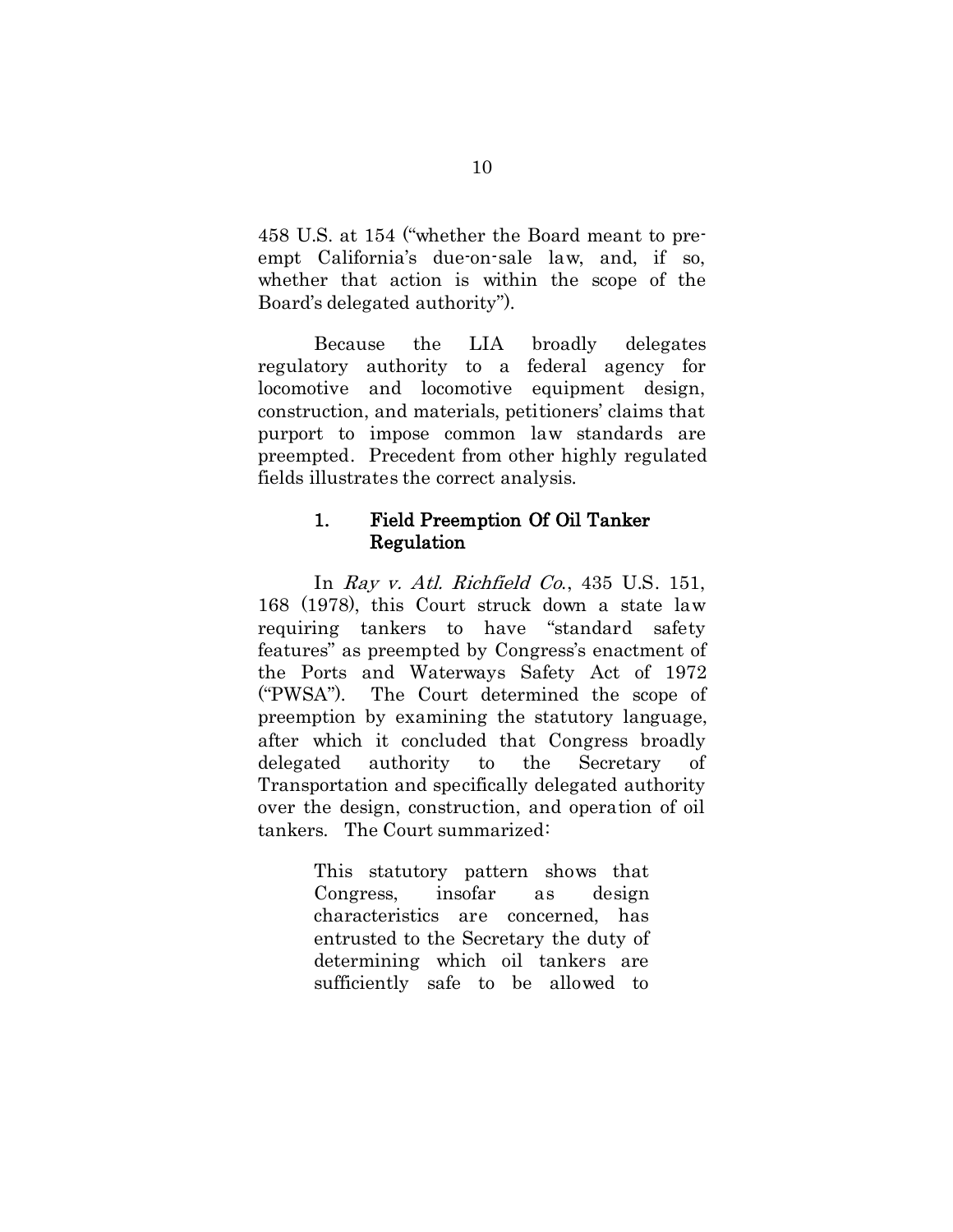proceed in the navigable waters of the United States. This indicates to us that Congress intended uniform national standards for design and construction of tankers that would foreclose the imposition of different or more stringent state requirements.

Id. at 163. Allowing state regulation of any aspect of tanker design "would at least frustrate what seems … to be the evident congressional intention to establish a uniform federal regime controlling the design of oil tankers." Id. at 165. Turning to legislative history leading to the passage of the PWSA, the Court concluded that, "the Nation was to speak with one voice with respect to tankerdesign standards." Id. at 166. After reviewing statutory language, statutory pattern, and Congressional intent, the Court also held the PWSA preempted state laws that limited tanker size. Id. at 178. The Court declared that Congress intended that "there would be a single decisionmaker, rather than a different one in each State." Id. at 177.

Twenty-two years later, in United States v. Locke, 529 U.S. 89 (2000) the Court again struck down as preempted a variety of state laws concerning oil tankers, i.e., navigation watch, language skills, training and casualty reporting requirements. *Id.* at 116. *Locke* relied in large part on Ray's application of field preemption. Id. at 104 ("The Ray Court's interpretation of the PWSA is correct and controlling."). Somewhat differently from Ray, the Court began its analysis in Locke by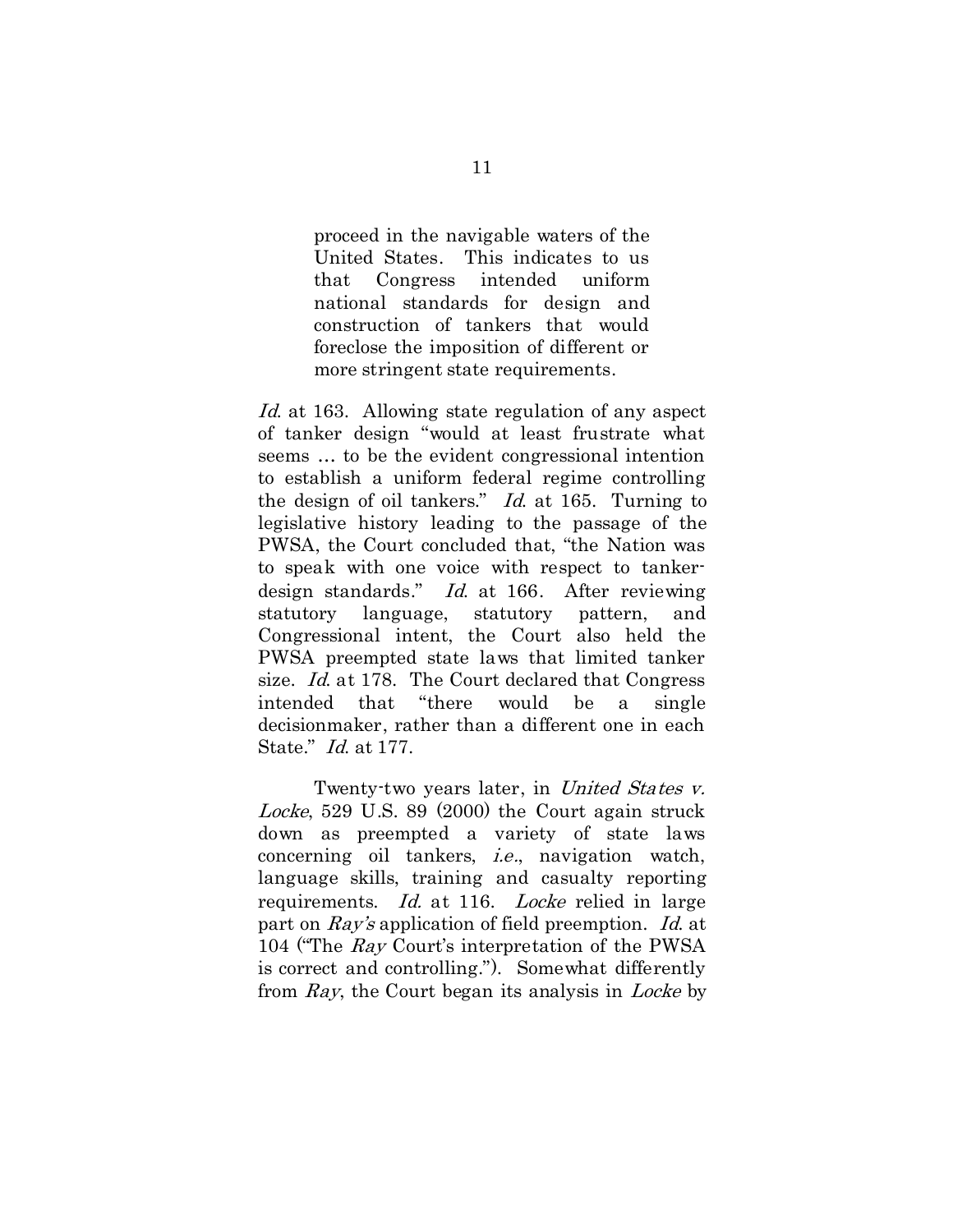considering the historical position Congress has occupied in regulating interstate navigation generally:

> The State of Washington has enacted legislation in an area where the federal interest has been manifest since the beginning of our Republic and is now well established. The authority of Congress to regulate interstate navigation, without embarrassment from intervention of the separate States and resulting difficulties with foreign nations, was cited in the Federalist Papers as one of the reasons for adopting the Constitution.

Id. at 99. The opinion discussed several precedents in which the Court had upheld federal supremacy in the regulation of maritime commerce during the 1800s. Id. at 99-100. And the Court recognized an even broader statutory pattern than the one discussed in Ray. Locke summarized federal statutes that delegated wide-ranging authority to federal agencies over the design and construction of tankers in 1936 and 1972.[2](#page-20-0) Id. at 100-02.

<span id="page-20-0"></span> <sup>2</sup> The Court also noted that the assumption against preemption that sometimes applies to a State's exercise of its police powers "is not triggered when the State regulates in an area where there has been a history of significant federal presence." Locke, 529 U.S. at 90. Specifically, "[t]he state laws now in question bear upon national and international maritime commerce and in this area there is no beginning assumption that concurrent regulation by the State is a valid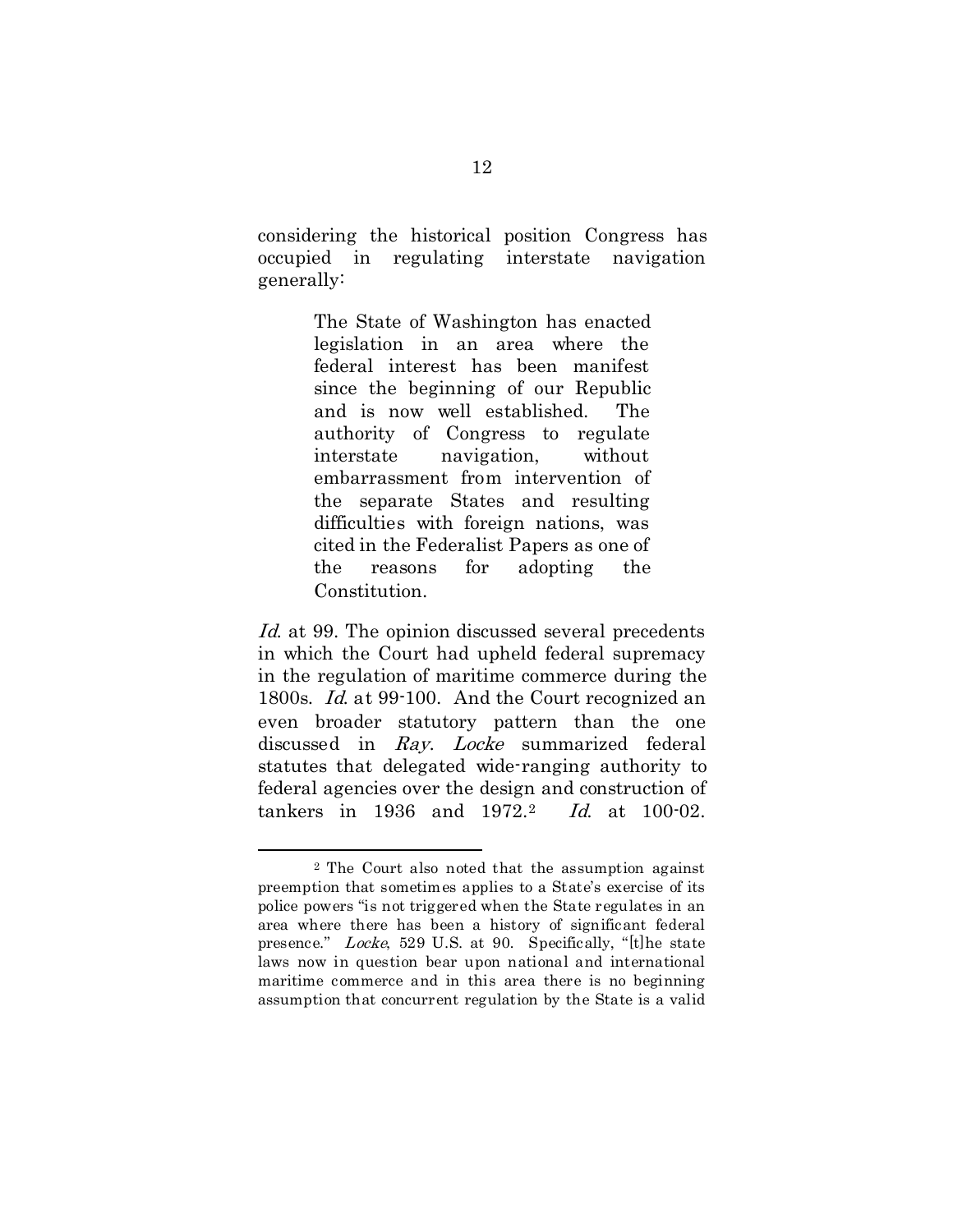"[A]gainst this background," the Court proceeded with its statutory analysis of the 1990 Act. Id. at 100.

Locke reaffirmed Ray's holding that state regulations were preempted "because they were within a field reserved for federal regulation." Id. at 111. The Court also rejected the suggestion that Ray narrowly applied field preemption only to tanker design and construction, noting that these terms "cannot be read in isolation from the other subjects" delegated to the federal government. Id. "Congress has left no room for state regulation of these matters." Id. at 91.

The Court concluded by flatly rejecting that sufficiency of federal regulations was at issue. "The issue is not adequate regulation but political responsibility; and it is, in large measure, for Congress and the Coast Guard to confront whether their regulatory scheme, which demands a high degree of uniformity, is adequate." *Id.* at 117.

 $\overline{a}$ 

exercise of its police powers." Id. at 108. Locke's analysis on this point cannot be reconciled with petitioners' position. (Pet. Br. at 31-32.) A significant federal presence in railroad, locomotive and locomotive equipment regulation began long ago, contemporaneously with the widespread use of railroads. Respondents identify federal legislation dating back to 1887. (Resp. Br. at 3-4.)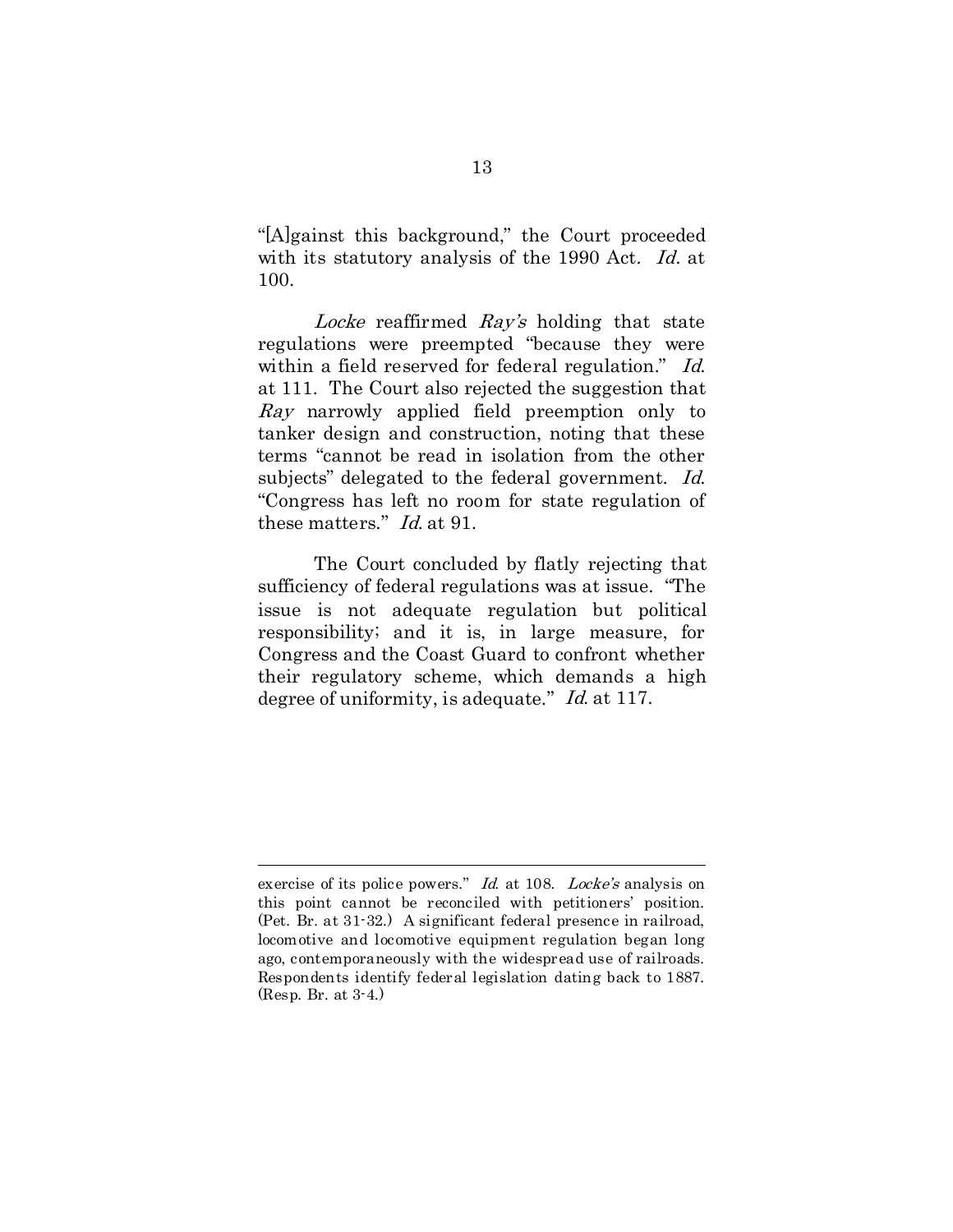### 2. Field Preemption Of Savings And Loan, And National Bank Regulation

In Fidelity Fed. Sav. & Loan Ass'n v. Cuesta, 458 U.S. 141 (1982), this Court upheld field preemption of state limitations on a due-on-sale practices because Congress had empowered the Federal Home Loan Bank Board ("Board") to provide for the organization, operation, and regulation of savings and loan associations. Id. at 170. Based on explicit language in the Board's regulations, the Court held that the federal regulations were "meant to preempt conflicting state limitations on the due-on-sale practices of federal saving and loans." Id. at 159. Additionally, in passing due-on-sale regulations, the Board was acting with the "ample authority" Congress had delegated to it. Id.

To reach this conclusion, the Court relied on the language and history of the 1936 Act that had created the Board. Congress gave the Board "plenary authority to issue regulations governing federal savings and loans." Id. at 160. In particular, the Court made three observations: (1) Congress did not create any express "limits on the Board's authority," (2) Congress authorized the Board to provide for "operations", a broad term that includes mortgage loan instruments, and (3) Congress gave the Board the authority to issue what it deemed "best practices" and gave this authority to "not any particular state." Id. at 161- 62.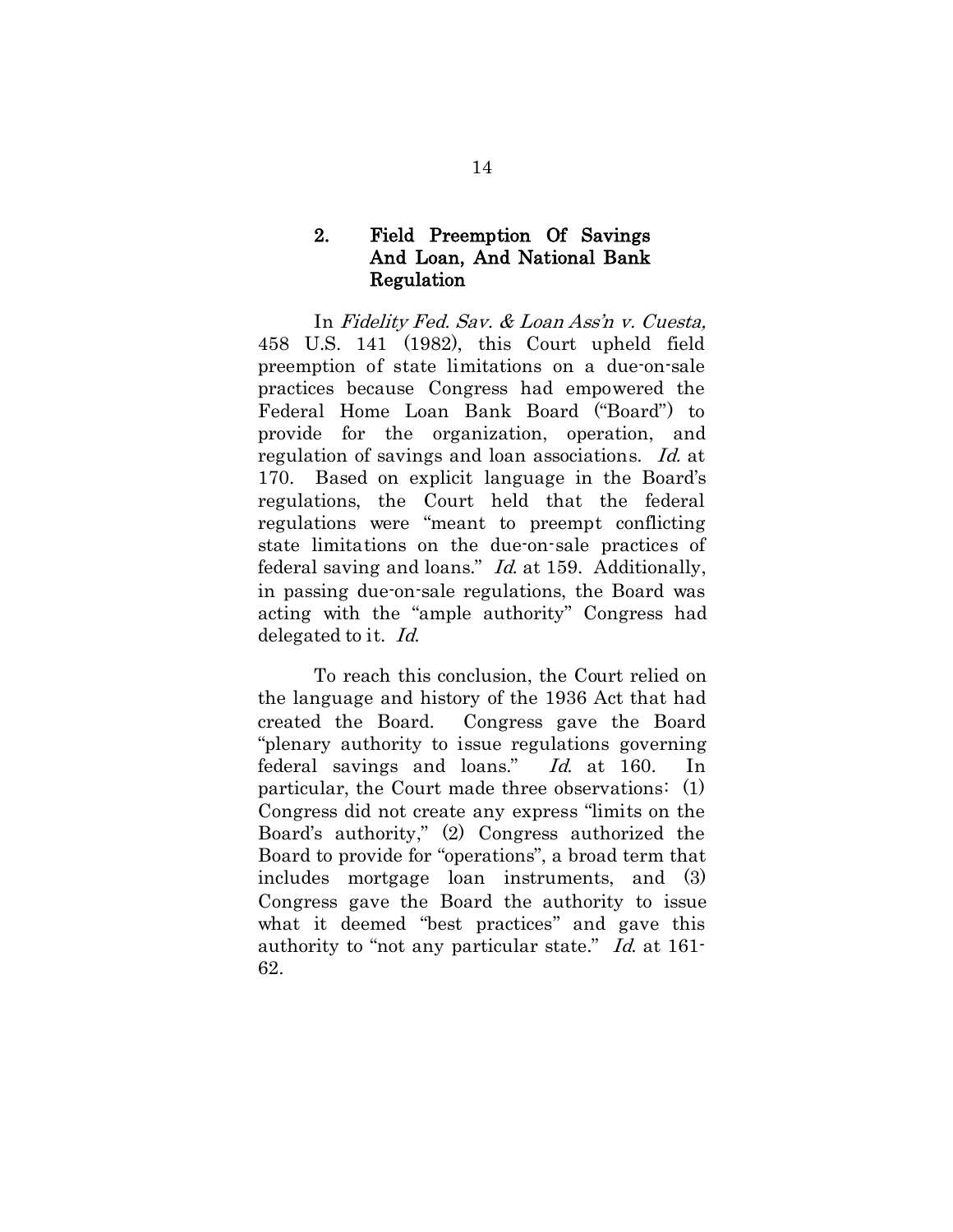The Court supplemented this analysis of the statutory scheme with a review of legislative history. In the federal statute creating the Board, the Court concluded, "Congress delegated to the Board broad authority to establish and regulate 'a uniform system of [savings and loan] institutions where there are not any now' and to 'establish them with the force of the government behind them, with a national charter.'" Id. at 166 (quotation omitted).

Similarly, more than two decades later, this Court applied field preemption to state regulation of national banks. In Watters v. Wachovia Bank, N.A., 550 U.S. 1, 7 (2007), the Court struck down state licensing, reporting, and visitorial schemes for a national bank's mortgage activities, holding the bank was subject to a federal agency's "superintendence." As it did in Locke, the Court began its analysis by considering the historical position Congress has occupied in regulating national banks generally. The Court noted that McCulloch v. Maryland, 4 Wheat. 316 (1819) held that "federal law [is] supreme over state law with respect to national banking." 550 U.S. at 10. Congress thereafter enacted the National Bank Act in 1864, which established "the system of national banking still in place today." Id. The National Bank Act authorized mortgage lending, subject to regulation by the Office of the Comptroller of the Currency. Id. at 12 (citing 12 U.S.C. § 371(a)).

The Court then recognized that preemption of national banking regulations was not limited to express conflicts between state and federal law because the federal government had occupied the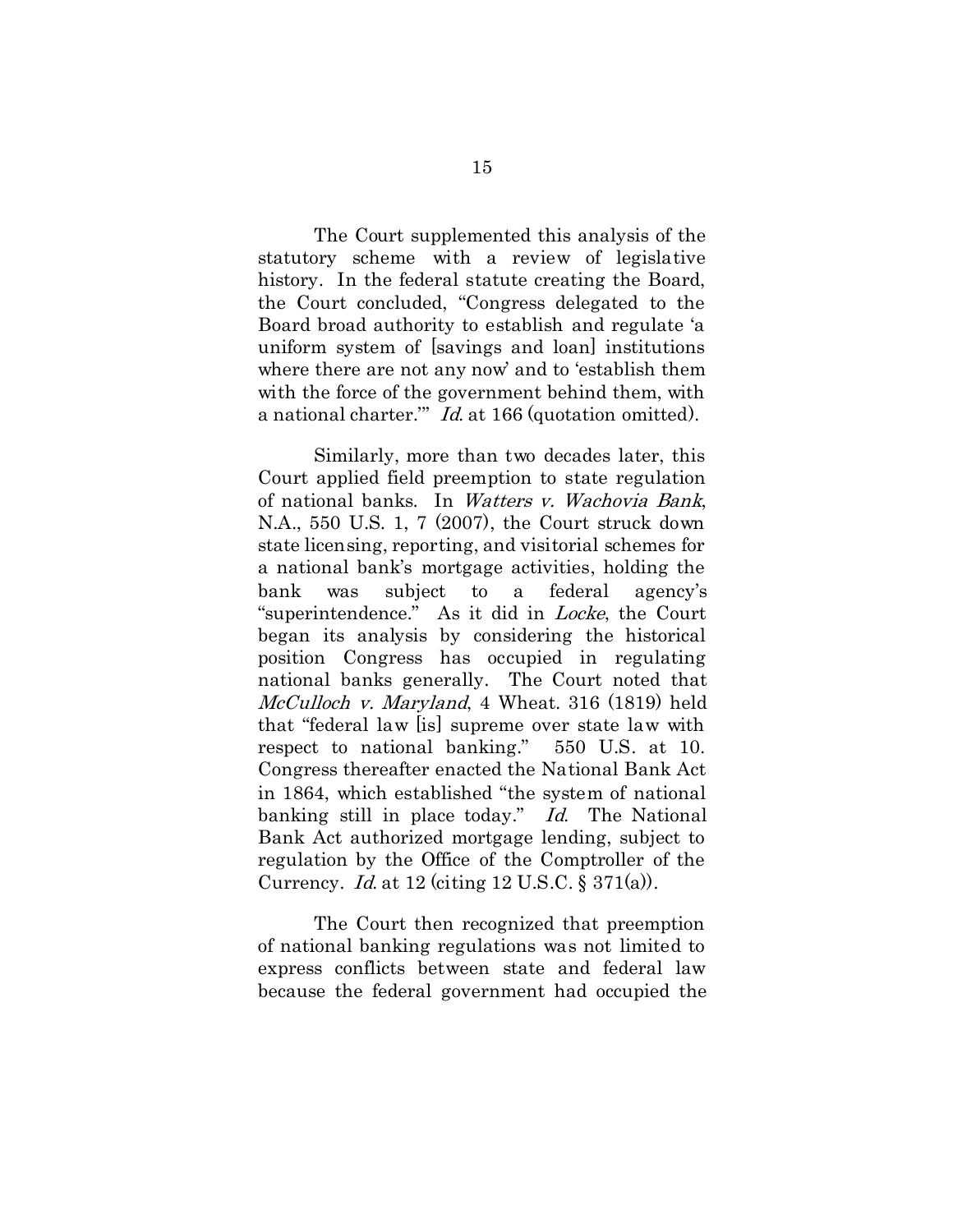field: "Congress did not intend, we explained, 'to leave the field open for the States to attempt to promote the welfare and stability of national banks by direct legislation…[C]onfusion would necessarily result from control possessed and exercised by two independent authorities." *Id.* at 14 (quoting with omissions from Easton v. Iowa, 188 U.S. 220, 229 (1903)). Since field preemption applied, states cannot confer "examination and enforcement authority over mortgage lending, or any other banking business done by national banks." Id. at 14-15.

But the Court's analysis went even deeper and concluded that field preemption also defeated state regulation of national bank operating subsidiaries:

> We have never held that the preemptive reach of the NBA extends only to a national bank itself. Rather, in analyzing whether state law hampers the federally permitted activities of a national bank, we have focused on the exercise of a national bank's *powers*, not on its corporate structure.

Id. at 18 (emphasis original). Because the subsidiary is "empowered to do only what the bank itself could do" and the National Bank Act "vests visitorial oversight" in Office of the Comptroller of Currency, state regulators cannot subject either national banks or their subsidiaries "to multiple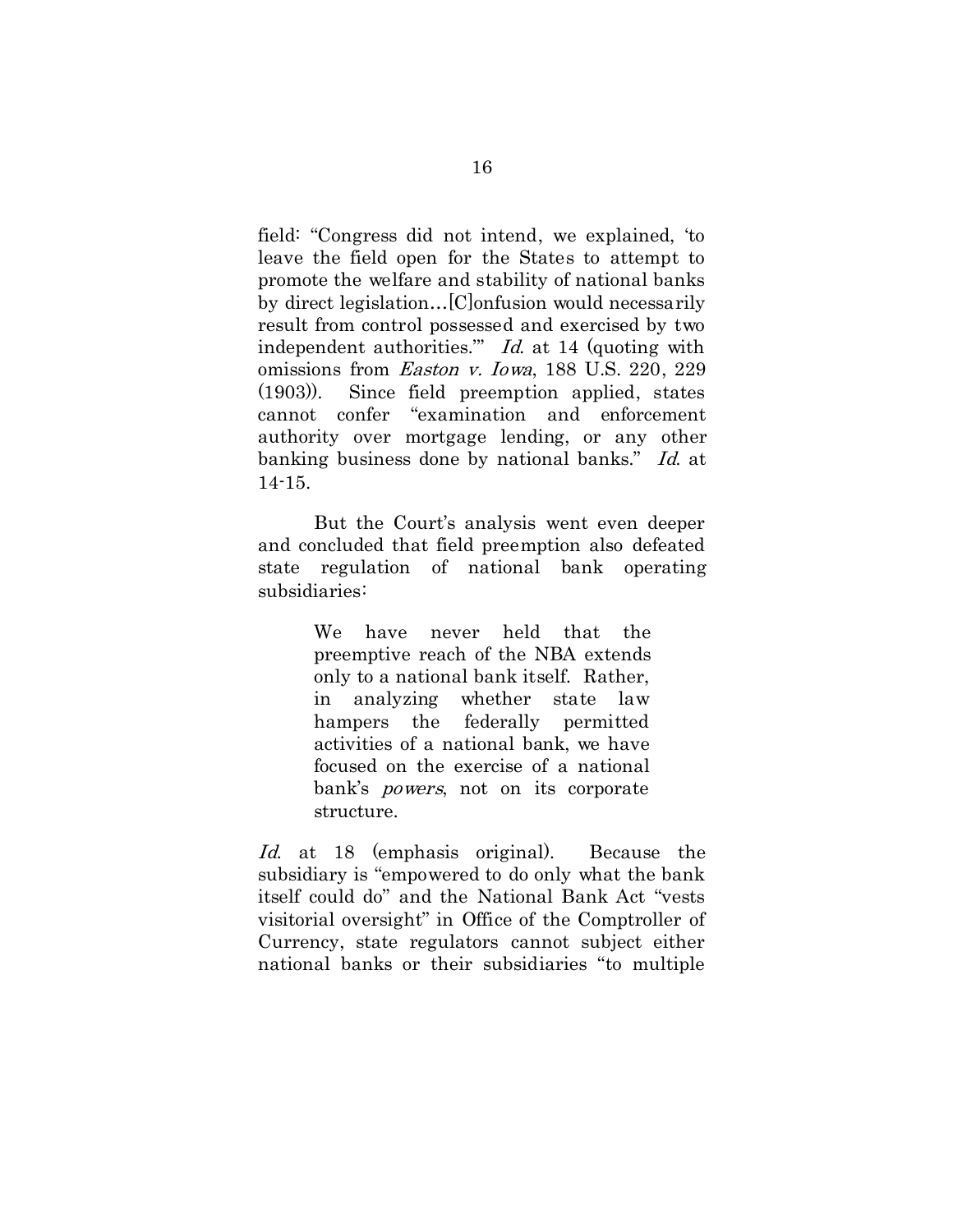audits and surveillance under rival oversight regimes." Id. at 21.

#### 3. Field Preemption of Air Traffic Regulation

This Court again analyzed statutory language, Congressional intent, and overall statutory scheme when it applied the field preemption doctrine to the regulation of air traffic. In City of Burbank v. Lockheed Air Terminal, Inc., 411 U.S. 624, 626, 640 (1973), the Court struck down a city ordinance prohibiting jet aircraft from taking off and landing between the hours of 11 p.m. and 7 a.m., even though the curfew affected only one regularly scheduled flight. In support of its decision, the Court examined the Federal Aviation Act of 1958, which not only asserted "exclusive national sovereignty in the airspace of the United States" but also gave the Federal Aviation Administration (FAA) "broad authority to regulate the use of the navigable airspace." Id. at 626-27. This authority included directing the FAA to "prescribe air traffic rules and regulations governing the flight of aircraft." Id. at 627 n.3.

Congress's decision in 1972 to specifically direct the regulation of noise was factored into the Court's analysis. The Noise Control Act provided that the FAA would consult with local authorities and make recommendations to Congress regarding aircraft noise. Id. at 628. But Congress also gave the Environmental Protection Agency (EPA) authority to propose aircraft noise regulations to the FAA. Id. at 629. Reading the 1958 and 1972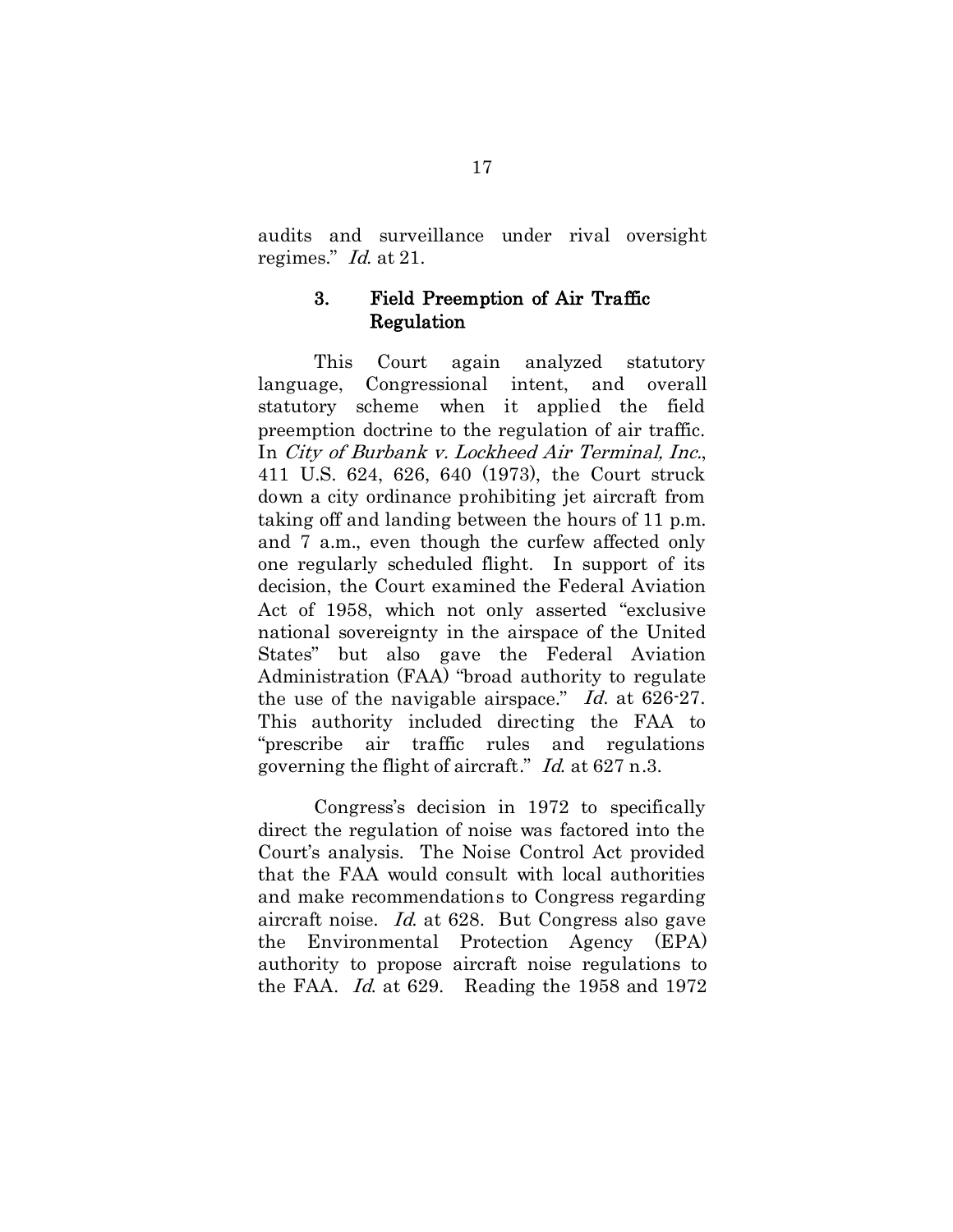Acts together, the Court concluded that the 1972 Act "reaffirms and reinforces the conclusion that FAA, now in conjunction with EPA, has full control over aircraft noise, pre-empting state and local control." Id. at 633.

"There is, to be sure, no express provision of pre-emption in the 1972 Act," the Court stated, but that "is not decisive." Id. Rather, "the pervasive nature of the scheme of federal regulation of aircraft noise … leads us to conclude that there is pre-emption." Id. In addition to analyzing the regulatory scheme, this Court considered legislative history. Id. at 634-38. Even though noise control is "deep-seated in the police power of the States," field preemption applied because the 1972 Act "seems to us to leave no room for local curfews or other local controls." Id. at 638. Based on the interplay between the 1972 Act and the regulations already adopted by the FAA, the Court concluded that "interdependence of these factors requires a uniform and exclusive system of federal regulation if the congressional objectives underlying the Federal Aviation Act are to be fulfilled." Id. at 639.

Allowing local authorities to intervene with multiple curfews would lead to "fractionalized control of the timing of takeoffs and landings [and] would severely limit the flexibility of FAA in controlling air traffic flow." Id. This Court concluded it was "not at liberty to diffuse the power given by Congress to FAA and EPA by letting the States or municipalities in on the planning." Id. at 640.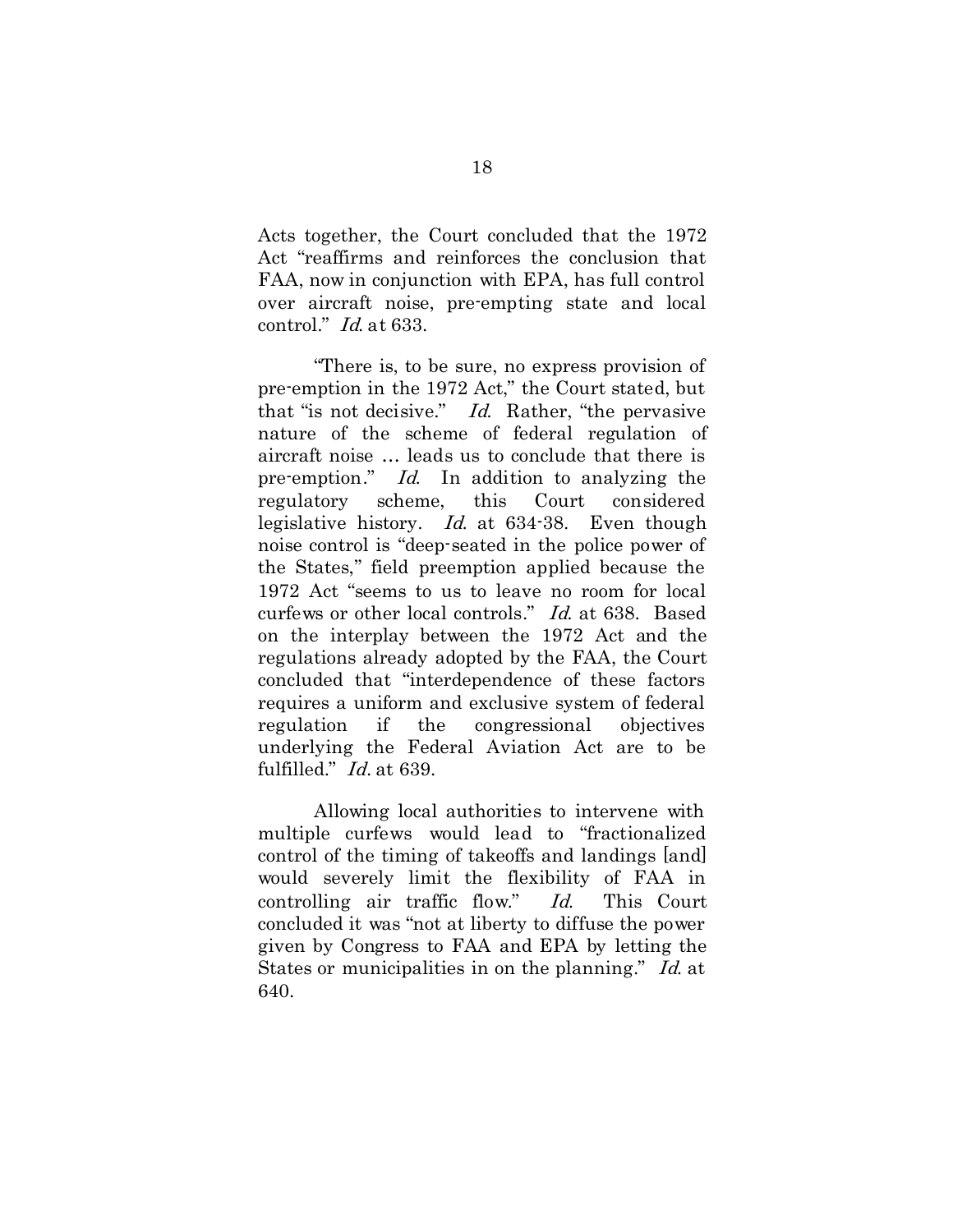### 4. Field Preemption Of Locomotive And Locomotive Equipment Regulation

Almost 85 years ago, this Court addressed whether the Locomotive Inspection Act "occupied the field of regulating locomotive equipment used on a highway of interstate commerce, so as to preclude state legislation." Napier, 272 U.S. at 607. At issue in Napier were Georgia and Wisconsin laws requiring that all locomotives operating in those states have certain equipment. Locomotive carriers sought to enjoin state officials from enforcing the state laws that prohibited the use of locomotives not equipped with the prescribed devices. *Id.* at 607-08.

This Court confirmed that Congress, through the LIA, conferred upon the Interstate Commerce Commission[3](#page-27-0) "general" authority to regulate locomotive and locomotive equipment; consequently, the state requirements were preempted as falling "within the scope of the authority delegated to the Commission" by the LIA. Id. at 611-13. Importantly, the state laws were preempted even though the Court assumed the laws were a proper exercise of police power regulating health and safety. Id. at 610-11. But since Congress intended "to occupy the field" in respect to all regulation of locomotive and locomotive equipment, the LIA accordingly preempted state laws within "the scope of the

<span id="page-27-0"></span> <sup>3</sup> The Secretary of Transportation now holds this regulatory power.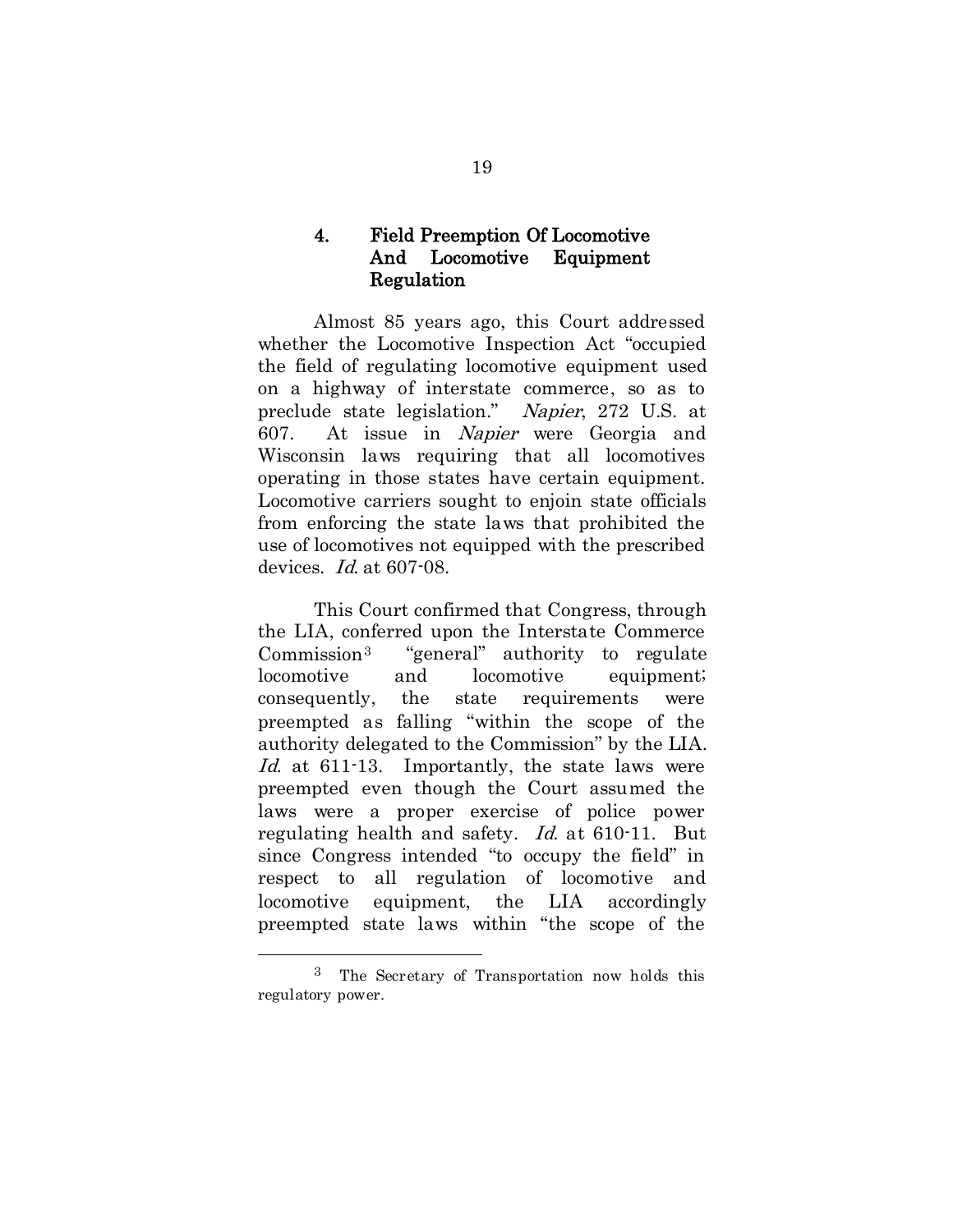authority delegated to the Commission." Id. at 611- 13. Those areas include "the design, the construction and the material of every part of the locomotive and tender and of all appurtenances." Id. at 611.

Ten years later, this Court confirmed that the BIA's broad scope encompasses "[w]hatever in fact is an integral or essential part of a completed locomotive, and all parts or attachments definitely prescribed by lawful order of the Interstate Commerce Commission." Southern Ry. v. Lunsford, 297 U.S. 398, 402 (1936). An in-depth history of railroad, locomotive and locomotive equipment regulation is fully examined in respondents' briefs and will not be repeated here. (Resp. Br. at 3-4, 10-15.) Field preemption applies for locomotive and locomotive equipment, just as it does for other federally regulated industries like oil tankers, savings and loan institutions, national banks, and air traffic.

# B. Field Preemption Of State Regulation And Common Law Tort Claims Should Be Upheld.

## 1. Following Napier, The Lower Courts Should Be Affirmed

Following the template evident in field preemption decisions from other heavily-regulated areas, this Court should affirm Napier's holding that Congress occupied the field of locomotive and locomotive equipment regulation. Napier is sound because (a) it is grounded in the Act's language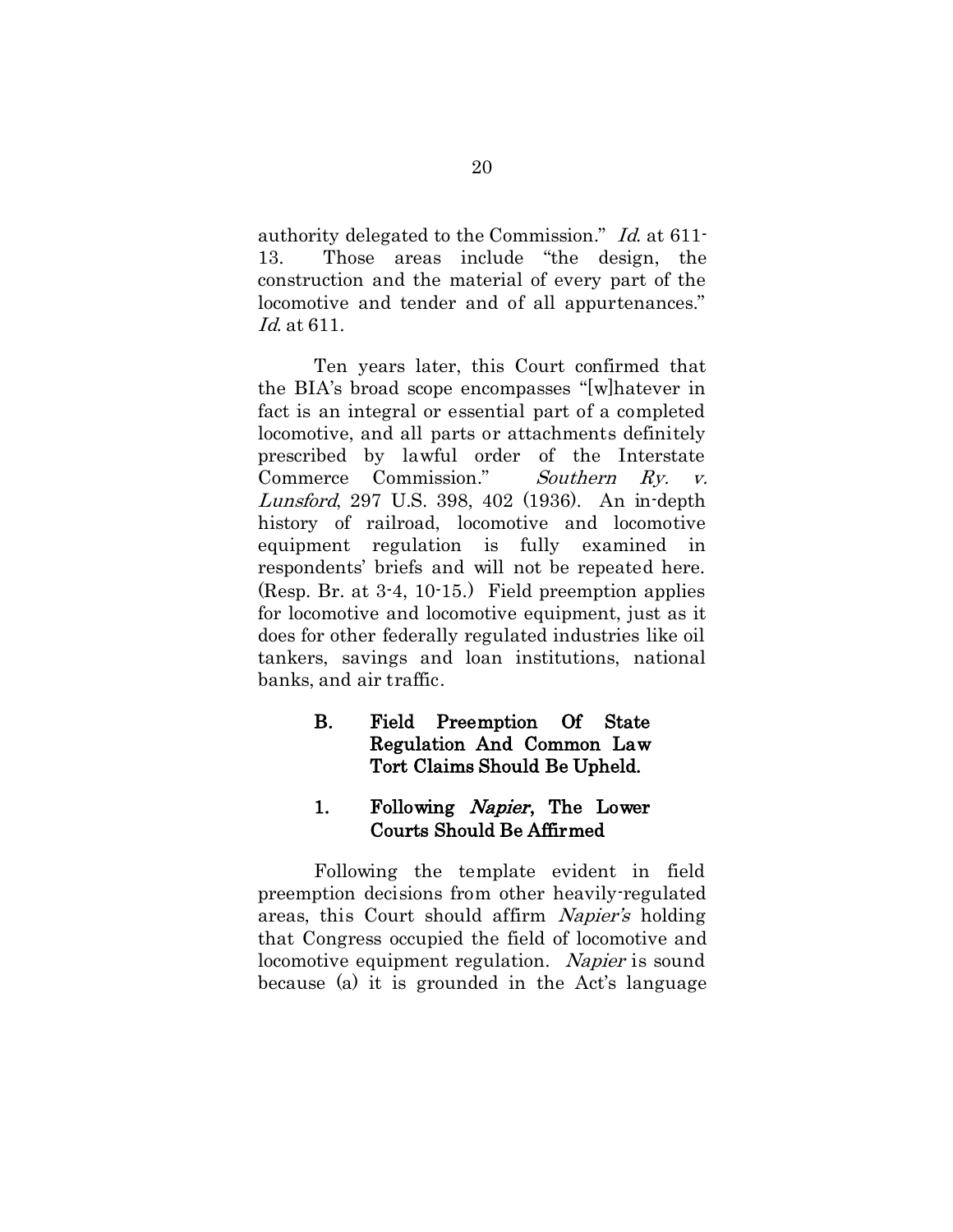which delegates broad authority to the Secretary; (b) Congress has demonstrated its intent to occupy the field in the statutory scheme; and (c) a long history of federal authority exists in this regulated field. The details of each of these points are fully presented in respondents' brief. (Resp. Br. at 25- 51.)

When the Act is read in its entirety, Congress intended to confer broad regulatory powers to the Secretary of Transportation. The breadth of Congress's delegation is the cornerstone of this Court's analysis of field preemption, as evident in each of the cases analyzed above. Just as this Court concluded that Congress extended broad federal authority to the board regulating savings and loan associations, this Court may also say of the Secretary of Transportation under the LIA: "Nowhere is there a suggestion of any intent somehow to limit the ... authority." Fidelity Fed. Sav. & Loan Ass'n, 458 U.S. at 164.

This Court should reject petitioners' argument that this delegation was narrowed to mere "use" of locomotive and locomotive equipment on railroad lines. (Pet. Br. at 16, 21-23; SG Br. at 11, 13-16.) This pinched position rests an inappropriate focus on one word and is contradicted by a complete reading of the Act, which encompasses "the design, the construction, and the material of every part of the locomotive and tender and of all appurtenances." 49 U.SC. § 20701. Because the Act broadly delegates federal authority over design and construction of locomotive and locomotive equipment and petitioners' claims rest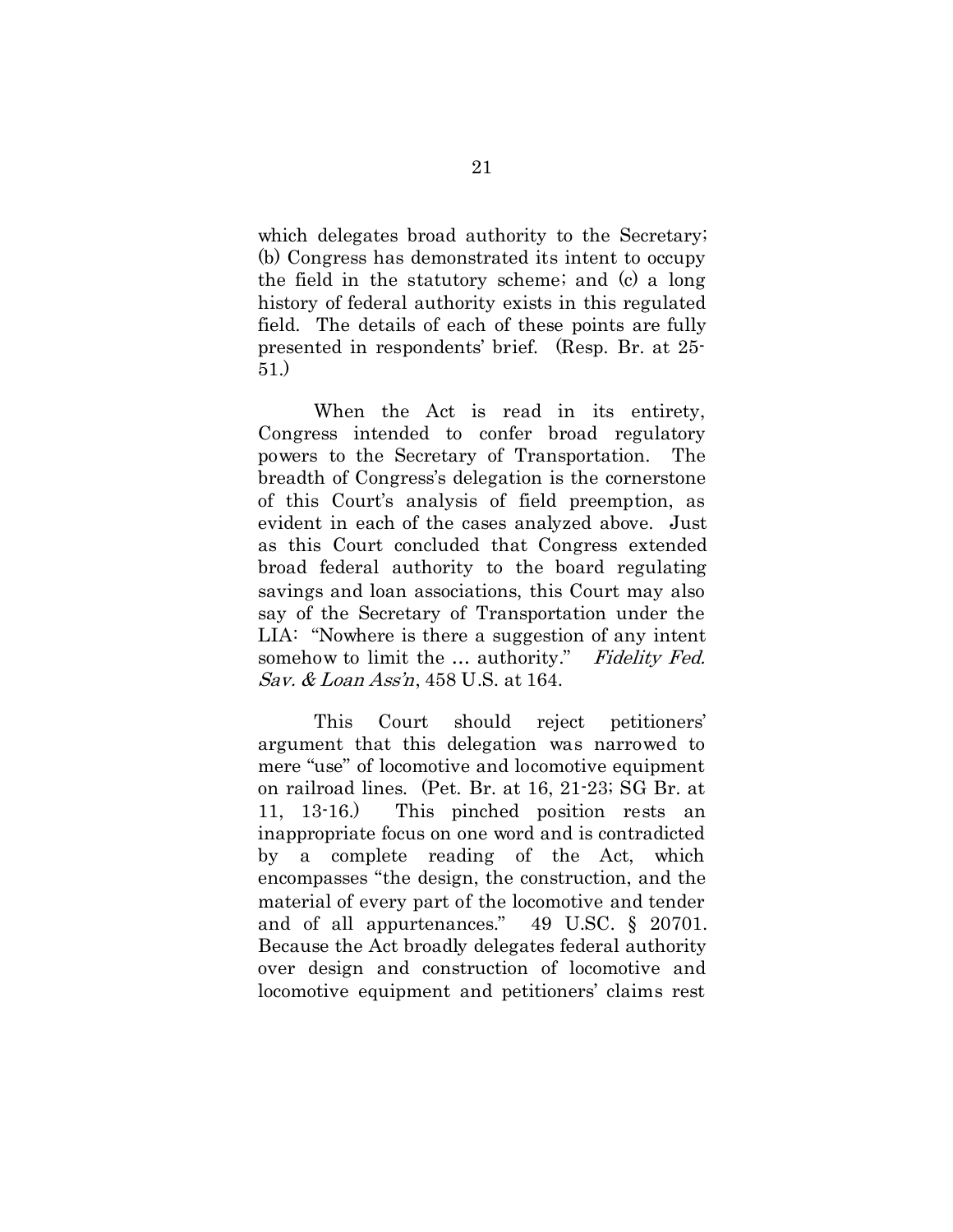on design and construction of locomotive and locomotive equipment, the statute's reference to "use" is not a material limitation. Respondents' point is well taken: "A locomotive's design and manufacture is the same whether it is on the tracks or in the roundhouse." (Resp. Br. at 21.)

Further, Congress's intent to occupy the field is evident in the "statutory pattern," just as it was in Ray and Locke. Through numerous statutes, the LIA and BIA among them, Congress intended to promote uniformity based on national design and construction standards; this is similar to the Congressional intent recognized in Ray and Locke. In this appeal, this Court should reach the same conclusion it reached concerning tanker regulation: "Congress has left no room for state regulation of these matters." Locke, 529 U.S. at 91. See also City of Burbank, 411 U.S. at 638 ("the 1972 Act seems to us to leave no room for local curfews or other local controls").

## 2. State Courts Of Last Resort Have Held That Locomotive Inspection Act Preemption Bars State Tort Claims

When Congress occupies the field, "any state law falling within that field is pre-empted." Silkwood v. Kerr-McGee Corp., 464 U.S. 238, 248 (1984). This Court also has recognized that tort claims are designed to affect conduct and regulate – just as statutes and regulations do. See San Diego Bldg. Trades Council v. Garmon, 359 U.S. 236, 247 (1959) ("[State] regulation can be as effectively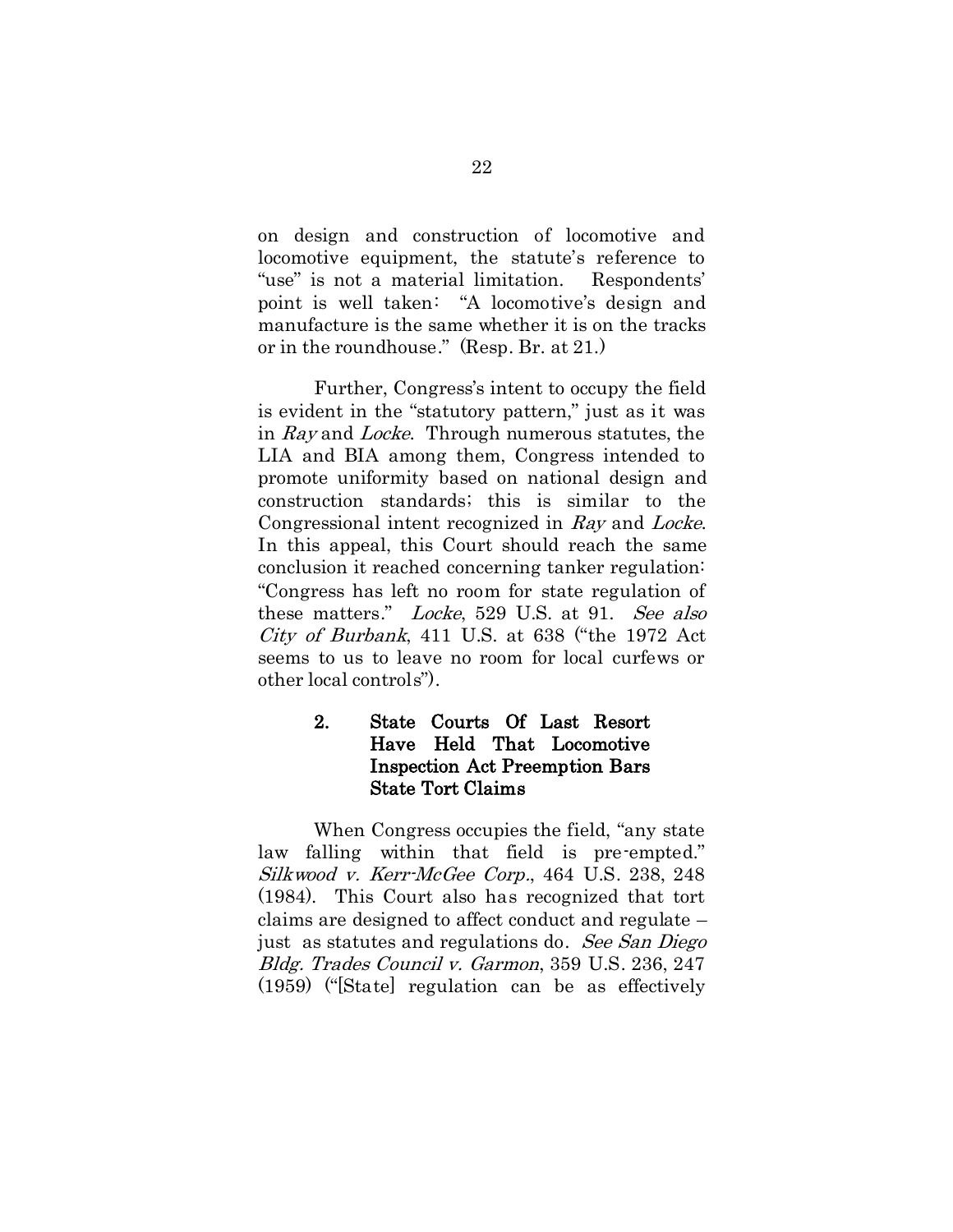exerted through an award of damages as through some form of preventive relief. The obligation to pay compensation can be, indeed is designed to be, a potent method of governing conduct and controlling policy.").

Numerous plaintiffs have asserted that the scope of field preemption recognized in Napier does not apply to their own claim, arguing as petitioners do here that preemption may apply to public regulation of railroads and locomotives but it does not include private litigation. But the majority of high state courts across the nation have rejected this assertion and upheld Napier preemption on the principle that federal law preempts all state claims – including tort claims – leaving no area within which states may act. See, e.g., General Motors Corp. v. Kilgore, 853 So.2d 171, 176 (Ala. 2002) (observing "A majority of courts … have also found that the [Locomotive Inspection Act] preempts common-law actions against both locomotive operators and locomotive manufacturers"); see also In re W. Va. Asbestos Litig., 592 S.E.2d 818, 823-24 (W. Va. 2003) (citing cases).

State courts must independently determine whether a state action is preempted by federal law. Chick Kam Choo v. Exxon Corp., 486 U.S. 140, 149- 50 (1988) ("[W]hen a state proceeding presents a federal issue, even a preemption issue, the proper course is to seek resolution of that issue by the state court."). Tellingly, the state courts of last resort that have been tasked with deciding whether the Locomotive Inspection Act preempts common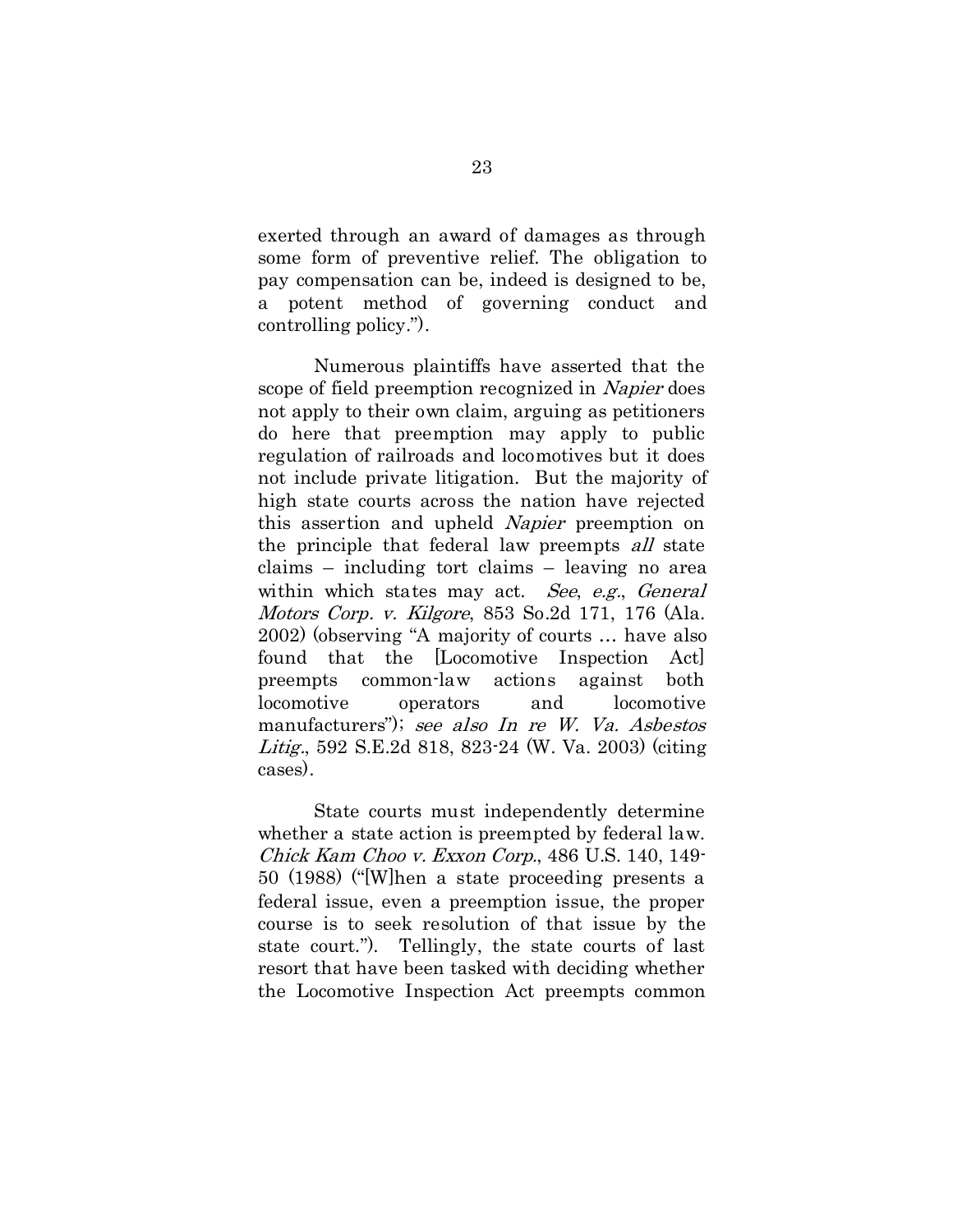law actions against the operators, manufacturers, and distributors of locomotive and locomotive equipment have consistently held that the Act preempts state tort claims. See, e.g., Darby v. A-Best Prods. Co., 811 N.E.2d 1117, 1125-26 (Ohio 2004); In re W. Va. Asbestos Litig., 592 S.E.2d at 822; Kilgore, 853 So. 2d at 171; Scheiding v. Gen. Motors Corp., 993 P.2d 996, 1011-1012 (Cal. 2000).

In *Scheiding*, the California Supreme Court analyzed whether the federal preemption analysis in Lohr and Silkwood "had undermined the viability of Napier." 993 P.2d at 998. Based on a careful reading of this Court's precedent, the California high court confirmed that Napier foreclosed state law claims. Id. at 1000-02 ("unpersuaded on the merits" by the plaintiff's position that "in the wake" of Medtronic and Silkwood "preemption analysis has evolved to narrow the proper construction and application of Napier"). The high court also relied on the Ninth Circuit Court of Appeal's "practical rationale" for that determination:

> [The] broad preemptive sweep is necessary to maintain uniformity of railroad operating standards across state lines. Locomotives are designed to travel long distances, with most railroad routes wending through interstate commerce. The virtue of uniform national regulation is "self evident: locomotive companies need only concern themselves with one set of equipment regulations and need not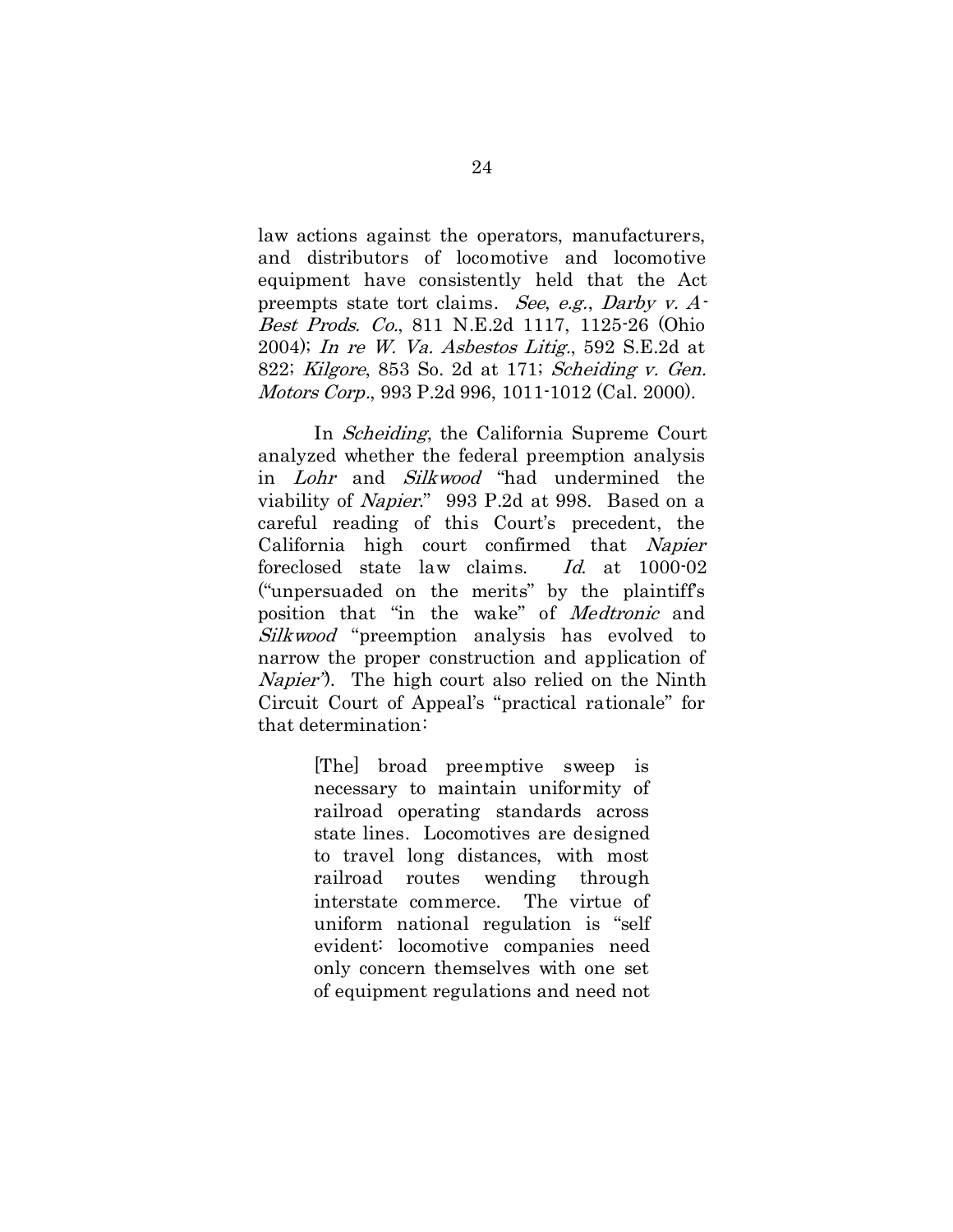be prepared to remove or add equipment as they travel from state to state."

Id. at 998 (quoting Law v. Gen. Motors Corp., 114 F.3d 908, 911-12 (9th Cir. 1997)) (internal quotation omitted).

Simply put, if each state were to adopt different liability standards – through legislation, regulation, or tort claims – "manufacturers would have to sell locomotives and cars whose equipment could be changed as they crossed state lines, or adhere to the standard set by the most stringent state." Id. at 999 (quoting Law, 114 F.3d at 910-911). "Either way, Congress's goal of uniform, federal railroad regulation would be undermined." Id.

The California Supreme Court confirmed that the field occupied "must necessarily extend to state law tort recovery" because the Locomotive Inspection Act "cannot remove 'the design, the construction, and the material of every part of the locomotive and tender and of all appurtenances' from the purview of state regulation without concomitantly precluding tort actions premised on a defect in such design, construction, or material." Id. at 1001-02 (quoting *Napier*, 272 U.S. at 611). "Any other result would place regulation of these requirements in the hands of state juries, thereby constraining the Secretary of Transportation's regulatory authority and undermining the goal of uniformity." *Id.* at 1002 (citations omitted).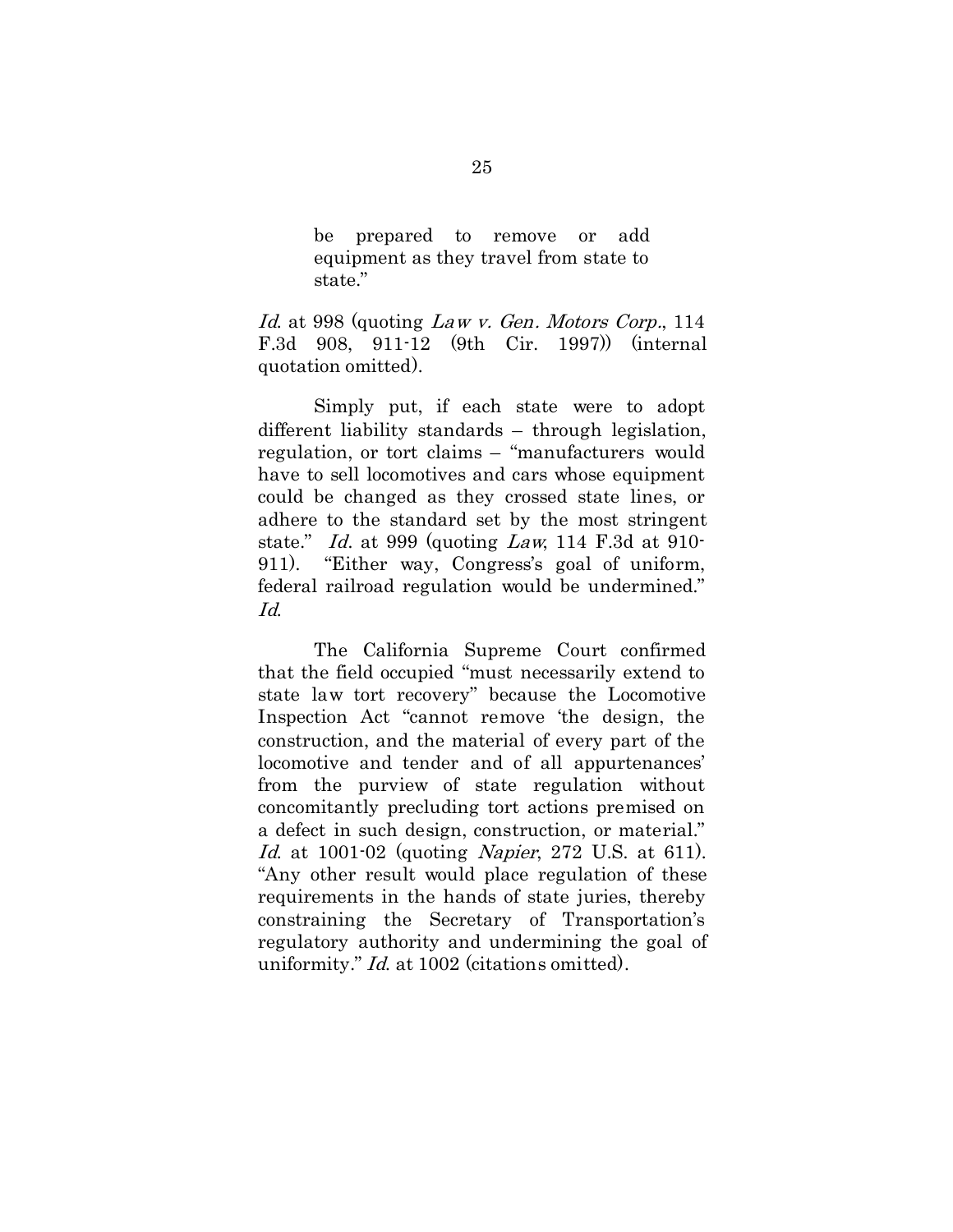Following similar reasoning, a majority of state and federal courts have found that the Locomotive Inspection Act preempts common-law actions against both locomotive operators and locomotive manufacturers. See, e.g., Forrester v. Am. Dieselelectric, 255 F.3d 1205 (9th Cir. 2001) (common-law product liability action against manufacturer); Oglesby v. Delaware & Hudson Ry., 180 F.3d 458 (2d Cir. 1999) (common-law failure to warn claim); Springston v. Consol. Rail Corp., 130 F.3d 241 (6th Cir. 1997) (common-law negligence claim for inadequate warning devices); Roth v. I  $\&$ M Rail Link, L.L.C., 179 F. Supp. 2d 1054 (S.D. Iowa 2001) (state common-law tort claims against manufacturer); *Bell v. Ill. Cent. R.R.*, 236 F. Supp. 2d 882 (N.D. Ill. 2001) (same); In re: Amtrak "Sunset Limited" Train Crash in Bayou Canot, Alabama, on September 22, 1993, 188 F. Supp. 2d 1341 (S.D. Ala. 1999) (common law negligence and design-defect claims); Seaman v. A.P. Green Indus., Inc., 707 N.Y.S.2d 299 (Sup. Ct. 2000) (common-law claims against manufacturers of train components containing asbestos); see also Darby, 811 N.E. 2d at 1125-26; In re W. Va. Asbestos Litig., 592 S.E.2d at 822; Kilgore, 853 So. 2d at 180.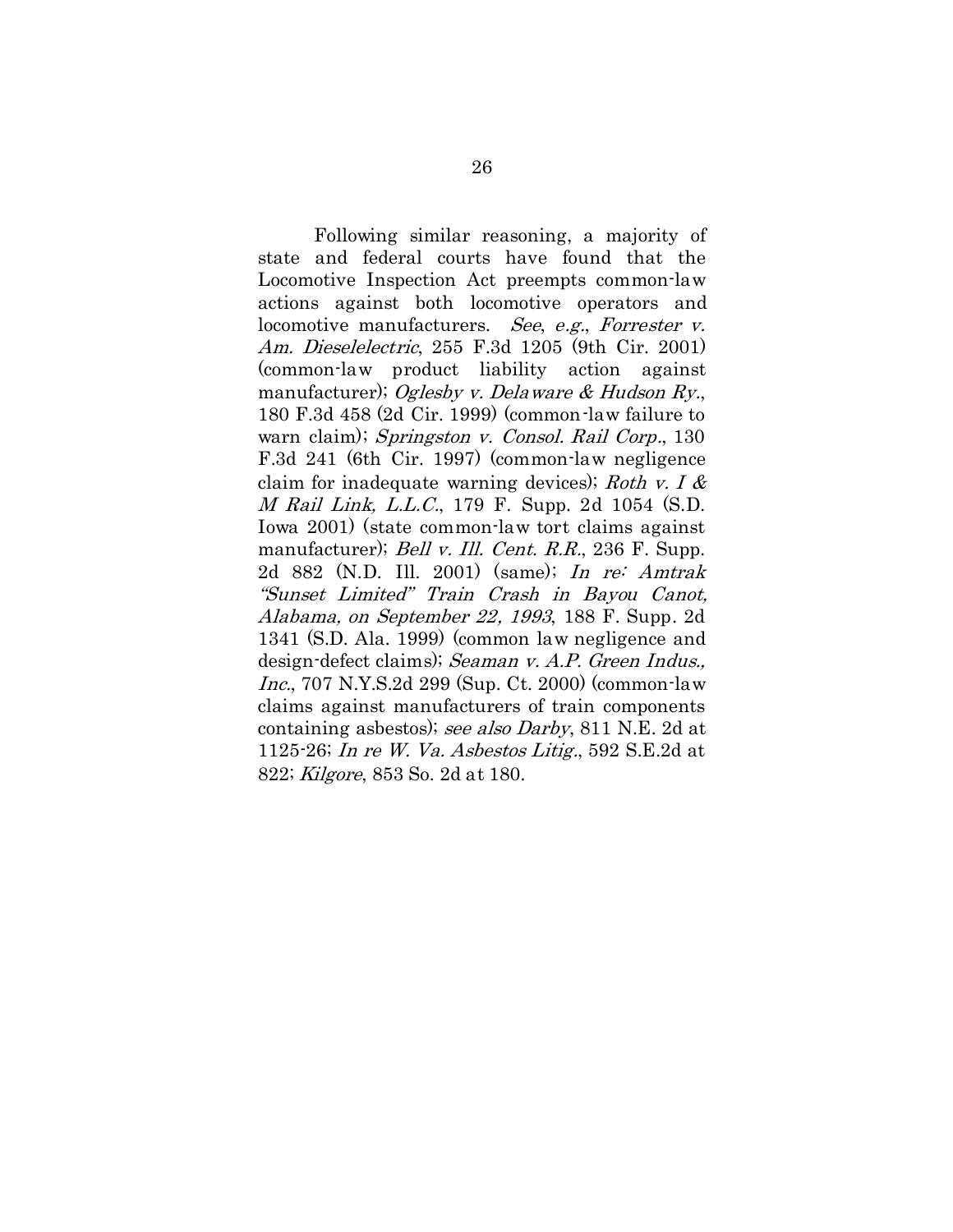#### 3. Modern Preemption Jurisprudence Does Not Diminish Napier's Viability

Silkwood and Lohr undermine neither the viability nor the applicability of Napier to preempt state tort claims.

In Silkwood, this Court held that the Atomic Energy Act did not preempt state-law tort remedies because the federal legislation made clear that "persons injured by nuclear accidents were free to utilize existing state tort remedies." 464 U.S. at 251-52. The statutory language, therefore, made it plain that "Congress was quite willing to accept" the regulatory affect of tort law on radiation safety. Id. at 256. But nothing in Silkwood allows state tort law to intrude when a statute contains no evidence that Congress was willing or intended that state common-law remedies would be preserved. To the contrary, Silkwood confirms the rule that applies to petitioners' claim in this case: when Congress occupies a field, "any state law" in the field is preempted. Id. at 248.

Similarly, Lohr involved an express preemption provision contained in the Medical Device Amendments of 1976 ("MDA") and this Court's holding turned on the scope of preemption that Congress expressed in that clause – not on the distinction between tort law and other laws. Construing the provision according to its terms, the Court found no congressional intent to preempt state common-law negligence actions. Lohr, 518 U.S. at 491 ("If Congress intended such a result, its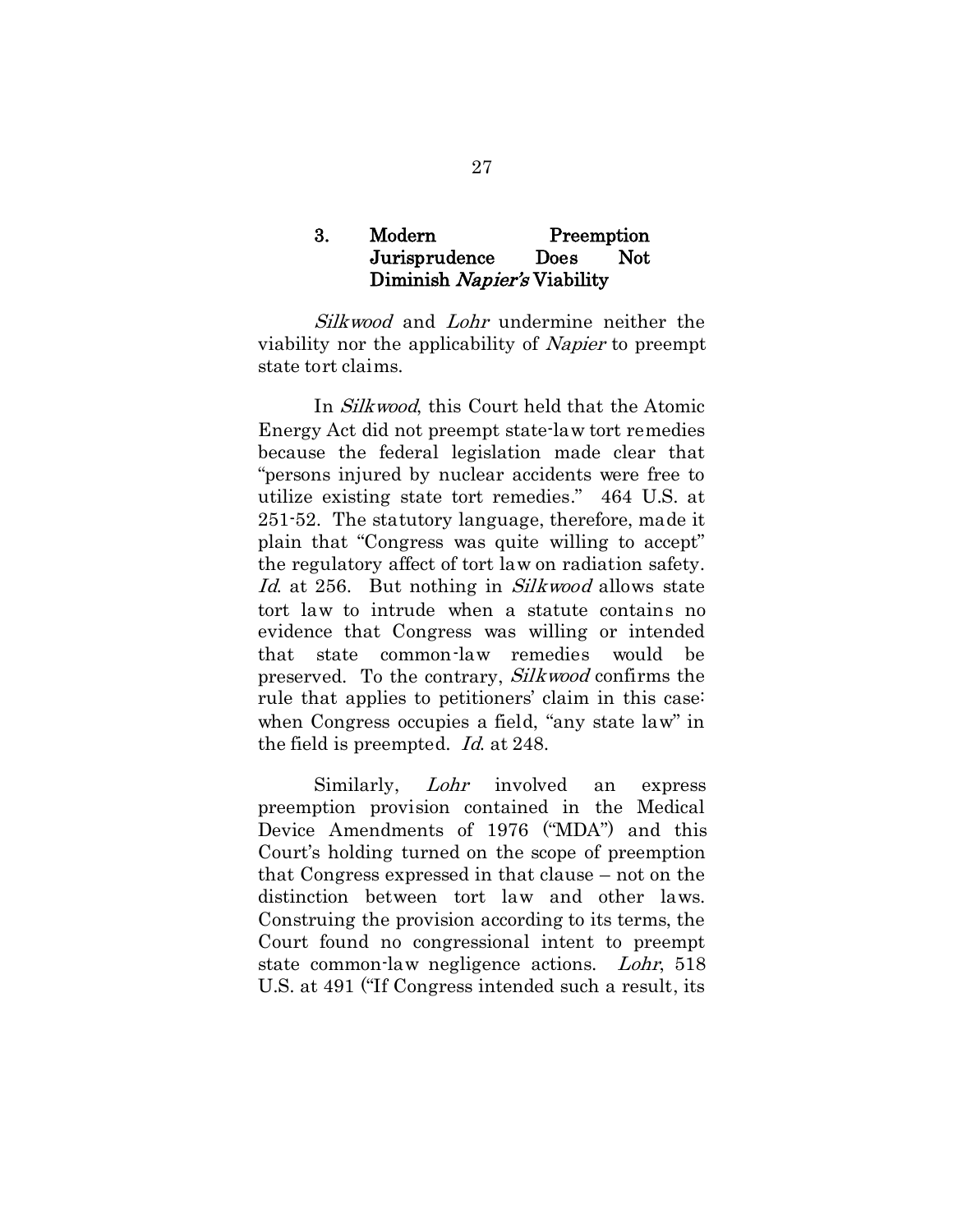failure even to hint at it is spectacularly odd, particularly since Members of both Houses were acutely aware of ongoing product liability litigation."). The preemption clause specified that the federal act would preempt state law only if there were an on-point federal regulation. Id. at 496. Thus, common law negligence suits were exempted from preemption under the MDA because the federal agency with authority to do so had not imposed any such regulation. Id. at 496-97.

Lohr's analysis, however, is not applicable to the LIA which commands national uniformity, preempts the field of locomotive design and construction, and preempts state law within the field. The LIA preempts state action whether or not there is an on-point federal regulation; indeed, whether a federal regulation exists is "without legal significance." Napier, 272 U.S. at 613. Importantly, since Silkwood and Lohr, this Court has repeatedly held that ordinary preemption principles apply to common-law damage actions. See, e.g., Geier v. Am. Honda Motor Co., 529 U.S. 861, 868-69 (2000) (holding common law products liability claim preempted); *Cipollone v. Liggett* Group, Inc., 505 U.S. 504, 521-23 (1992) (common law failure to warn claims preempted); *Easterwood*, 507 U.S. at 664, 675 (FRSA preempts common law claim related to speed of train); Norfolk S. Ry. Co. v. Shanklin, 529 U.S. 344, 358 (2000) ("FRSA preempts respondent's state tort claim"). Consequently, preemption of a common law claim turns on the scope of authority delegated by Congress.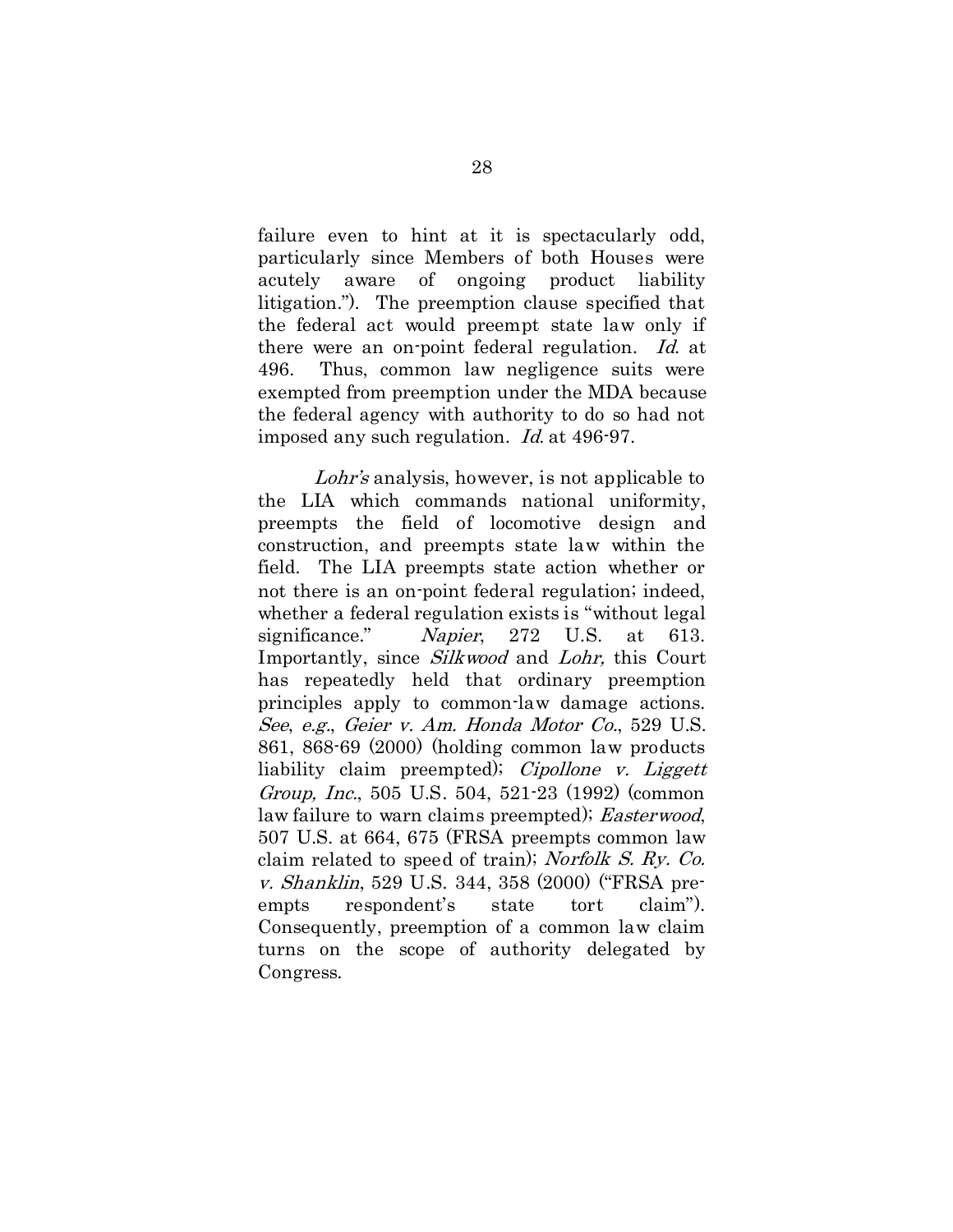# II. EROSION OR ABANDONMENT OF FIELD PREEMPTION WOULD FLOUT STARE DECISIS AND DESTROY SETTLED ECONOMIC EXPECTATIONS.

Field preemption is by now a jurisprudential truth that informs countless business decisions every day, as it has for many decades. Congress has always had the power to eliminate or narrow the scope of field preemption merely by amending the laws this Court has deemed to occupy the field. Yet lawmakers have stood by this Court's application of the field preemption doctrine. The time-honored principle of stare decisis exists to protect centuries-old expectations and understandings. Neither petitioners nor the Solicitor General have made the case for the dramatic departure from precedent that they demand.

# A. Stare Decisis Is Fundamental And Must Be Preserved.

Stare decisis ensures that "the law will not merely change erratically" and "permits society to presume that bedrock principles are founded in the law rather than in the proclivities of individuals." Vasquez v. Hillery, 474 U.S. 254, 265 (1986). This Court has held that "stare decisis is a basic selfgoverning principle within the Judicial Branch, which is entrusted with the sensitive and difficult task of fashioning and preserving a jurisprudential system that is not based upon 'an arbitrary discretion.'" Patterson v. McLean Credit Union,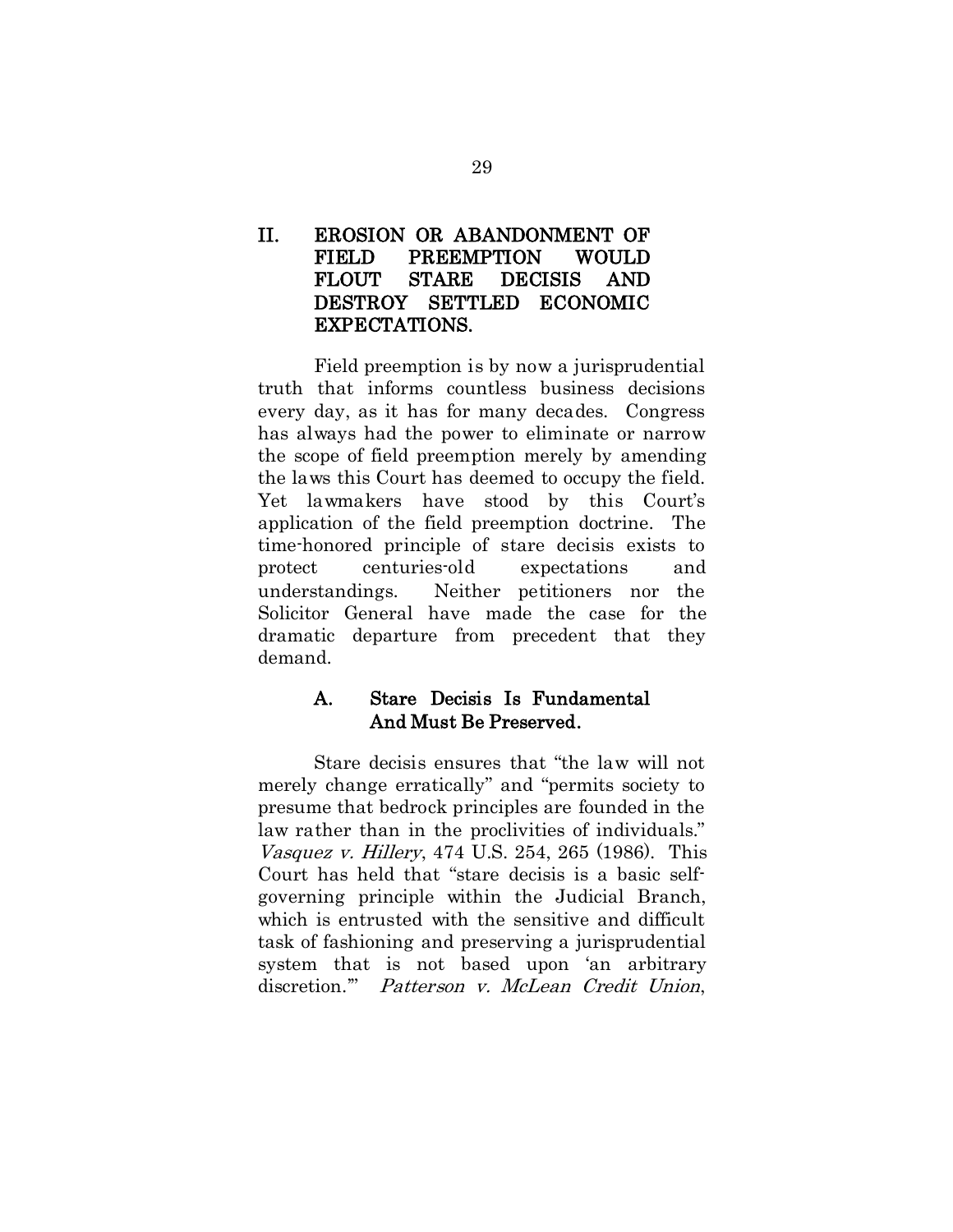491 U.S. 164, 172 (1989) (quoting The Federalist, No. 78, at 490 (A. Hamilton) (H. Lodge ed. 1888)).

This doctrine is of fundamental importance to the rule of law and "the preferred course because it promotes the evenhanded, predictable, and consistent development of legal principles, fosters reliance on judicial decisions, and contributes to the actual and perceived integrity of the judicial process." Payne v. Tennessee, 501 U.S. 808, 827-28 (1991); Welch v. Texas Dep't of Highways & Pub. Transp., 483 U.S. 468, 494 (1987) ("[T]he doctrine of stare decisis is of fundamental importance to the rule of law."). Plainly stated, adherence to precedent "reflects a policy judgment that in most matters it is more important that the applicable rule of law be settled than it be settled right." State Oil Co. v. Kahn, 522 U.S. 3, 20 (1997). Consequently, reconsideration of decisions must be approached "with the utmost caution." Id.; see also Agostini v. Felton, 521 U.S. 203, 235 (1997).

Adhering to stare decisis is particularly compelling in the realm of field preemption which is based on "a scheme of federal regulation so pervasive" it gives rise to "the inference that Congress left no room for the States to supplement it." Rice, 331 U.S. at 230. See, e.g., Local 20, Teamsters, Chauffeurs & Helpers Union v. Morton, 377 U.S. 252, 260 (1964) (state could not prohibit organized labor conduct that Congress had contemplated but not regulated because state law could "upset the balance of power … expressed in our national labor policy"). Stare decisis weighs especially "heavily in the area of statutory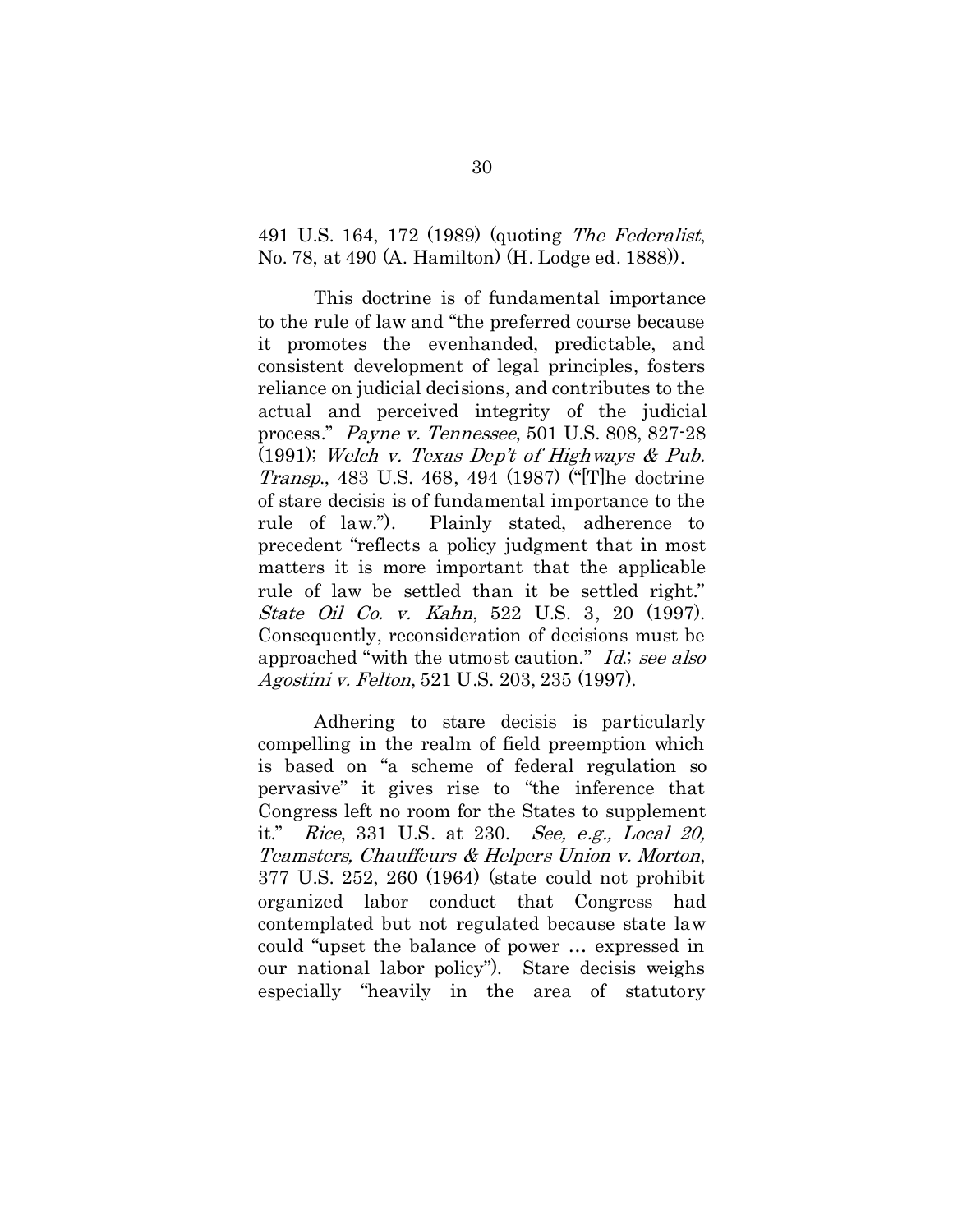construction, where Congress is free to change this Court's interpretation of its legislation." Illinois Brick Co. v. Ill., 431 U.S. 720, 736 (1977). This Court affords deference to

> longstanding and well-entrenched decisions, especially those interpreting statutes that underlie complex regulatory regimes. Adherence to precedent is, in the usual case, a cardinal and guiding principle of adjudication, and "[c]onsiderations of stare decisis have special force in the area of statutory interpretation, for here, unlike in the context of constitutional interpretation, the legislative power is implicated, and Congress remains free to alter what we have done."

California v. Fed. Energy Reg. Comm'n, 495 U.S. 490, 498-99 (1990) (quoting Patterson, 491 U.S. at 172-73); see also Hilton v. S. Car. Pub. Rys. Comm'n, 502 U.S. 197, 202 (1991) ("Congress has had almost 30 years in which it could have corrected our decision in Parden if it disagreed with it, and has not chosen to do so. We should accord weight to this continued acceptance of our earlier holding. *Stare decisis* has added force when the legislature, in the public sphere, and citizens, in the private realm, have acted in reliance on a previous decision, for in this instance overruling the decision would dislodge settled rights and expectations or require an extensive legislative response. This is so in the case before us.").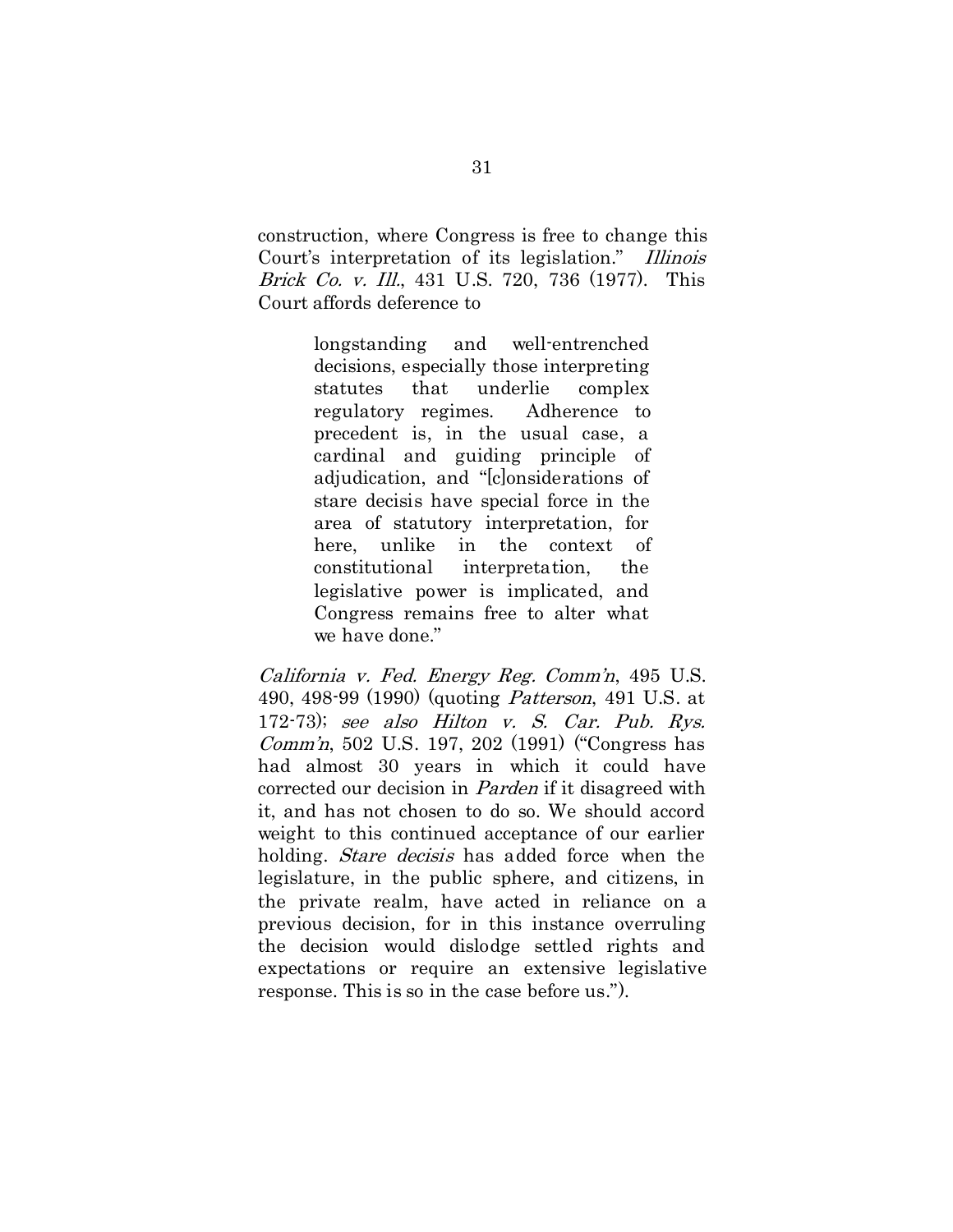Other than wishing for an opposite rule, petitioners offer no sound basis for departing from the field preemption doctrine that has governed so long. Yet, "special justification" must be shown for the extraordinary abandonment of long-standing doctrine. Arizona v. Rumsey, 467 U.S. 203, 212 (1984) ("[A]ny departure from the doctrine of stare decisis demands special justification."). Indeed, the Court must be presented with "the most convincing of reasons [which] demonstrate[ ] that adherence to it puts us on a course that is sure error." Citizens United v. Fed. Election Comm'n,  $-$  U.S.  $-$ , 130 S. Ct. 876, 911-12 (2010)[.4](#page-40-0) To contrast, this Court has held that the extraordinary act of revising its precedent "is particularly appropriate where, as

<span id="page-40-0"></span> <sup>4</sup> For other examples of the high burden imposed to overturn existing prudent or long-standing legal doctrines, see also Amalgamated Ass'n of St., Elec., Ry. & Motor Coach Emps. of Am. v. Lockridge, 403 U.S. 274, 302 (1971) ("While we do not assert that the Garmon doctrine is without imperfection, we do think that it is founded on reasoned principle and that until it is altered by congressional action or by judicial insights that are born of further experience with it, a heavy burden rests upon those who would, at this late date, ask this Court to abandon Garmon and set out again in quest of a system more nearly perfect. A fair regard for considerations of stare decisis and the coordinate role of the Congress in defining the extent to which federal legislation pre-empts state law strongly support our conclusion that the basic tenets of Garmon should not be disturbed."); Hilton, 502 U.S. at 202 ("Time and time again, this Court has recognized that the doctrine of *stare decisis* is of fundamental importance to the rule of law. … Adherence to precedent promotes stability, predictability, and respect for judicial authority. … For all of these reasons, we will not depart from the doctrine of stare decisis without some compelling justification.") (quotation marks and citations omitted).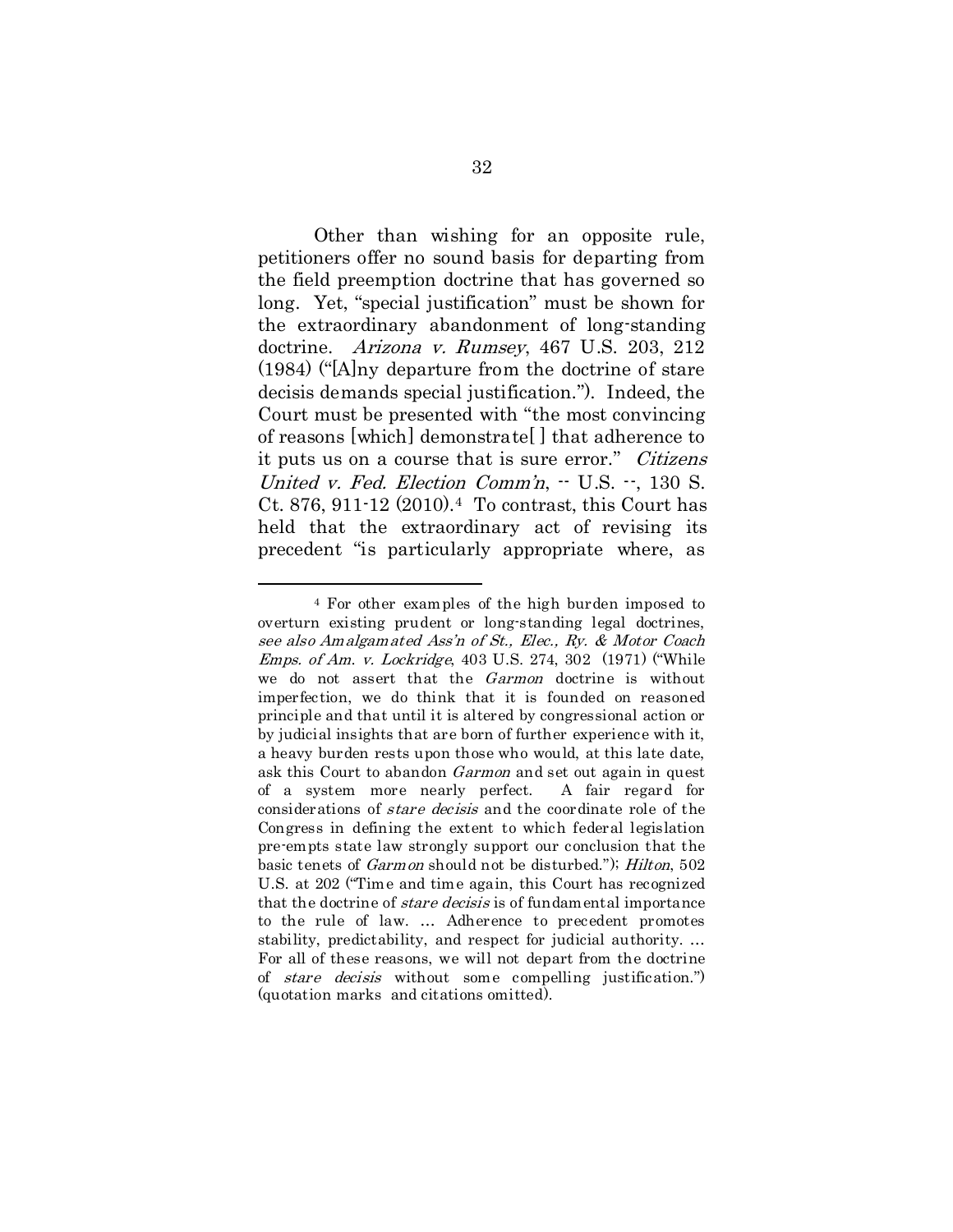here, a departure would not upset expectations, the precedent consists of a judge-made rule that was recently adopted to improve the operation of the courts, and experience has pointed up the precedent's shortcomings." Pearson v. Callahan, 555 U.S. 223, 233 (2009). Field preemption does not fit within this extremely narrow construct. Stare decisis compels preservation of field preemption.

# B. Field Preemption Has Resulted In Reasonable And Settled Industry Expectations.

Affirming Napier is particularly sound in this case. Field preemption is not a new doctrine; it dates back to the first half of the nineteenth century. See, e.g., Prigg v. Pennsylvania, 41 U.S. 539, 617-18 (1842) ("For if Congress have a constitutional power to regulate a particular subject, and they do actually regulate it in a given manner, and in a certain form, it cannot be, that the state legislatures have a right to interfere, and as it were, by way of compliment to the legislation of Congress, to prescribe additional regulations, and what they may deem auxiliary provisions for the same purpose."); see also Houston v. Moore, 18 U.S. 1, 24 (1820) ("Congress has exercised the powers conferred on that body by the constitution, as fully as was thought right, and has thus excluded the power of legislation by the States on these subjects, except so far as it has been permitted by Congress[.]").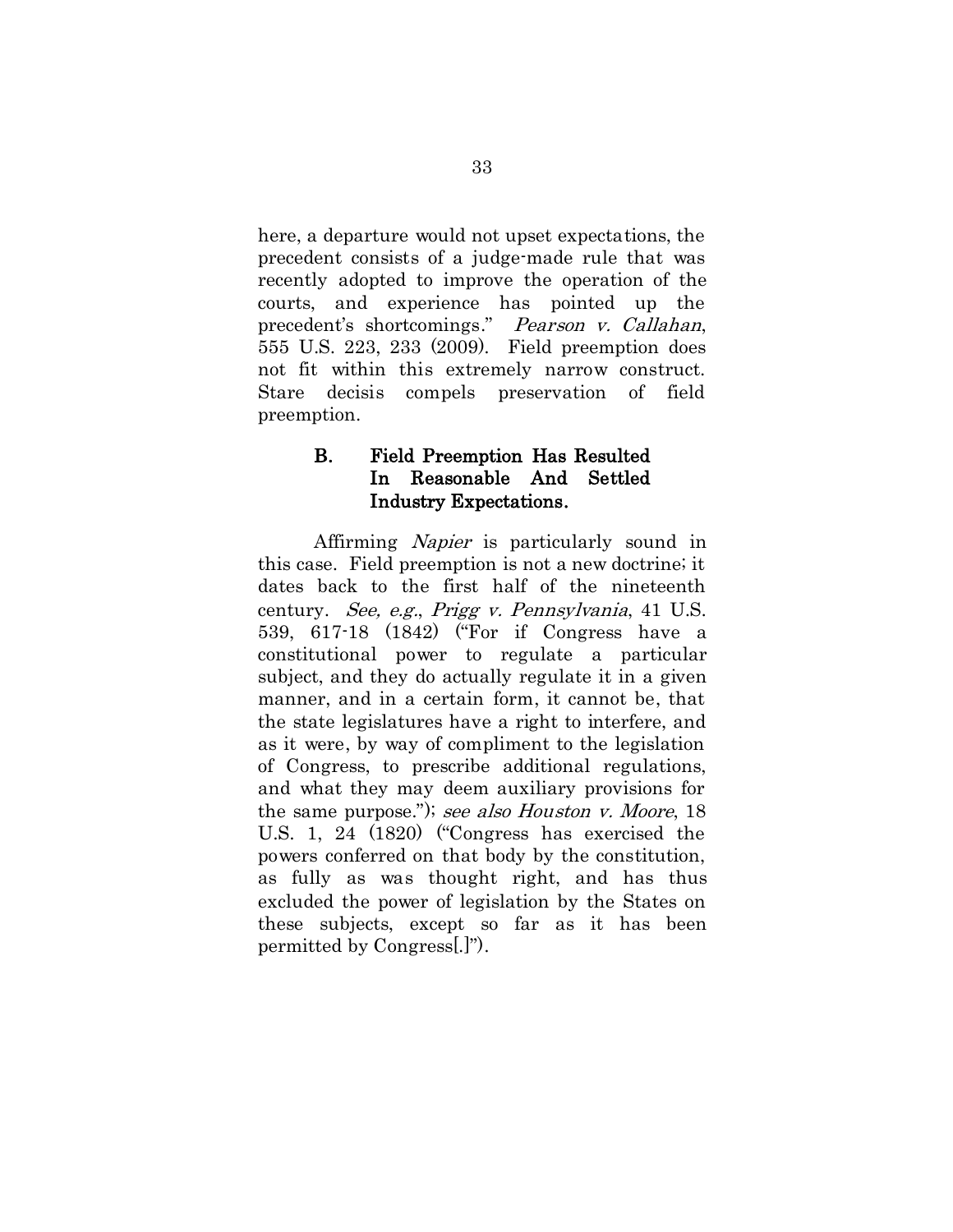Since the 1800s, nationally regulated industries have made business decisions, created designs, manufactured equipment, parts, and products, and run companies with the idea that federal law governs their conduct. State, county or municipal interference with the federally regulated businesses has not been allowed because Congress left no room in the field. *See, e.g., Rice*, 331 U.S. at 236 (field of regulating federally licensed grain elevators is preempted due to congressional intent to eliminate dual regulation of the industry); City of Burbank., 411 U.S. at 633, 638 (Federal Aviation Act preempts local ordinance limiting overnight flights due to "the pervasive nature of the scheme of federal regulation of aircraft noise…leav[ing] no room for local curfews or other local controls").

Continuing application of field preemption in areas where national uniformity has ruled supreme is critical to the success of affected businesses and the country's economy. This Court should not lightly undertake to upset settled expectations by allowing state action through tort jury verdicts to interfere with business decisions that occurred decades ago in reliance on federal regulations and oversight. The business "reliance interests are important considerations in property and contract cases, where parties have acted in conformance with existing legal rules in order to conduct transactions." *Citizens United.*  $-$  U.S.  $-$ , 130 S. Ct. at 913; see also Payne v. Tennessee, 501 U.S. 808, 828 (1991). Federally regulated industries, which, by their very nature, are interstate enterprises have relied on the field preemption doctrine in making business decisions. See City of Burbank,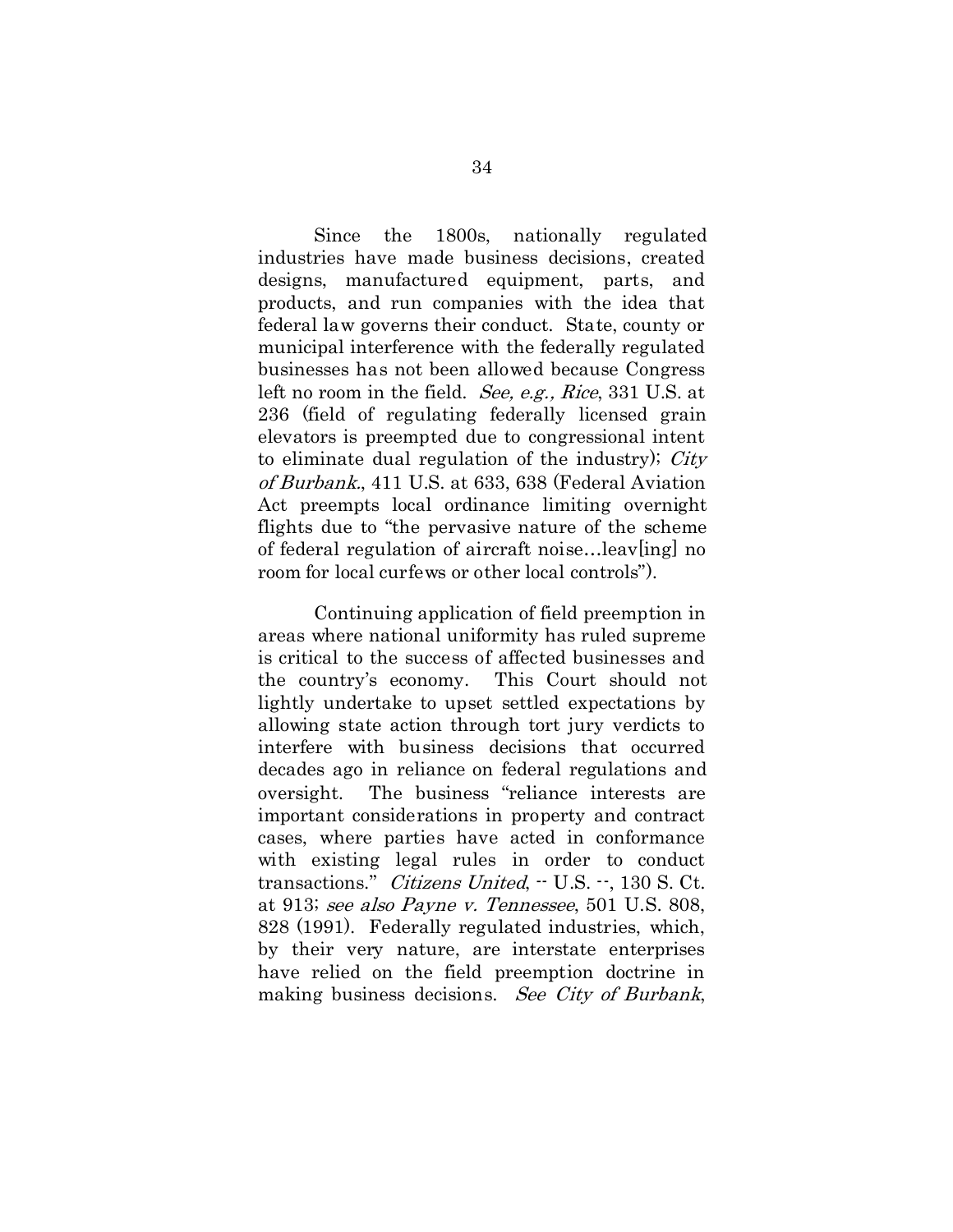411 U.S. at 638-39 ("interdependence of factors [at issue in air traffic regulation] requires a uniform and exclusive system of federal regulation.").

The long-standing effects of field preemption are felt across the country every day, and decisions made long ago in the regulatory light of field preemption continue to have life today. For example, the engineering and business decisions regarding design and construction of locomotive or locomotive equipment, tanker vessels or tanker equipment, were made decades ago with the understanding that federal law governed the conduct of those decisions. To allow 50 different state legislatures or, worse, thousands of diverse juries empanelled in various counties throughout the country, to impose standards different from the federal law would sunder the national uniformity that these industries depend upon. See, e.g., 49 U.S.C. § 20106 (Congress precludes state law interference with railroad oversight to ensure "[n]ational uniformity of regulation"); 46 U.S.C. § 391a(1)(3) (Congress requires promulgation of "comprehensive minimum standards" for oil and fuel tankers).

A similar Congressional intent favoring national uniformity is present for savings and loan institutions, national banks, and air traffic. See, *e.g.*, 12 U.S.C. § 1464(a)(1) (Congress authorizes board to prescribe rules and regulations for the operation of savings and loan institutions); 12 U.S.C. § 371(a) (Congress authorizes national banking associations to engage in mortgage lending subject to restrictions by federal agency); 49 U.S.C.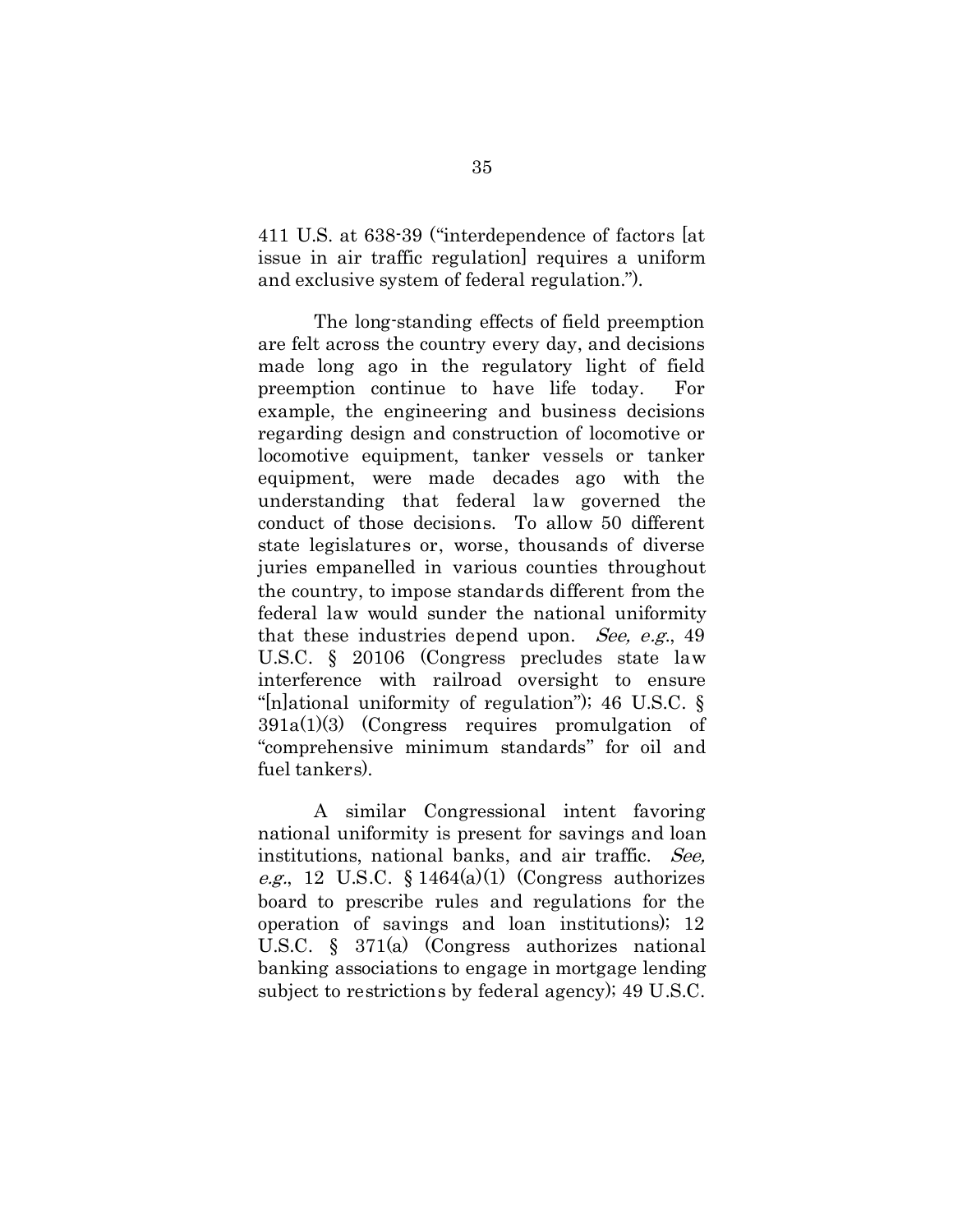§ 1348 (Congress authorizes FAA to regulate use of navigable airspace "in order to insure the safety of aircraft and the efficient utilization of such airspace"). Upending field preemption will call into question the vibrancy of the Congressional intent underlying these acts and will send ripples across the thousands of business decisions made in reliance upon that intent. Such uncertainty could have devastating consequences with economic ramifications which this Court cannot predict.

Abandoning field preemption is distinctly different from changing a course established by an opinion that is merely a decade or two old, where this Court has held expectations would not be upset. See Montejo v. Louisiana,  $\cdot$  U.S.  $\cdot$ , 129 S. Ct. 2079, 2088-89 (2009). Unlike in Montejo, field preemption has governed since the early 1800s and federally regulated businesses and industries have made countless decisions based upon the premise that federal law, regulations, and agency discretion defines fundamental parameters for the entire industry. Field preemption cannot be cast aside without doing substantial harm to the established legal framework within which businesses and industries operate.

### C. This Court Should Preserve Field Preemption.

Given the long-settled acceptance of field preemption as attendant to broad federal legislation and regulation, the question posed by petitioners implicates not only the Court's faith in its own precedent but also the supremacy of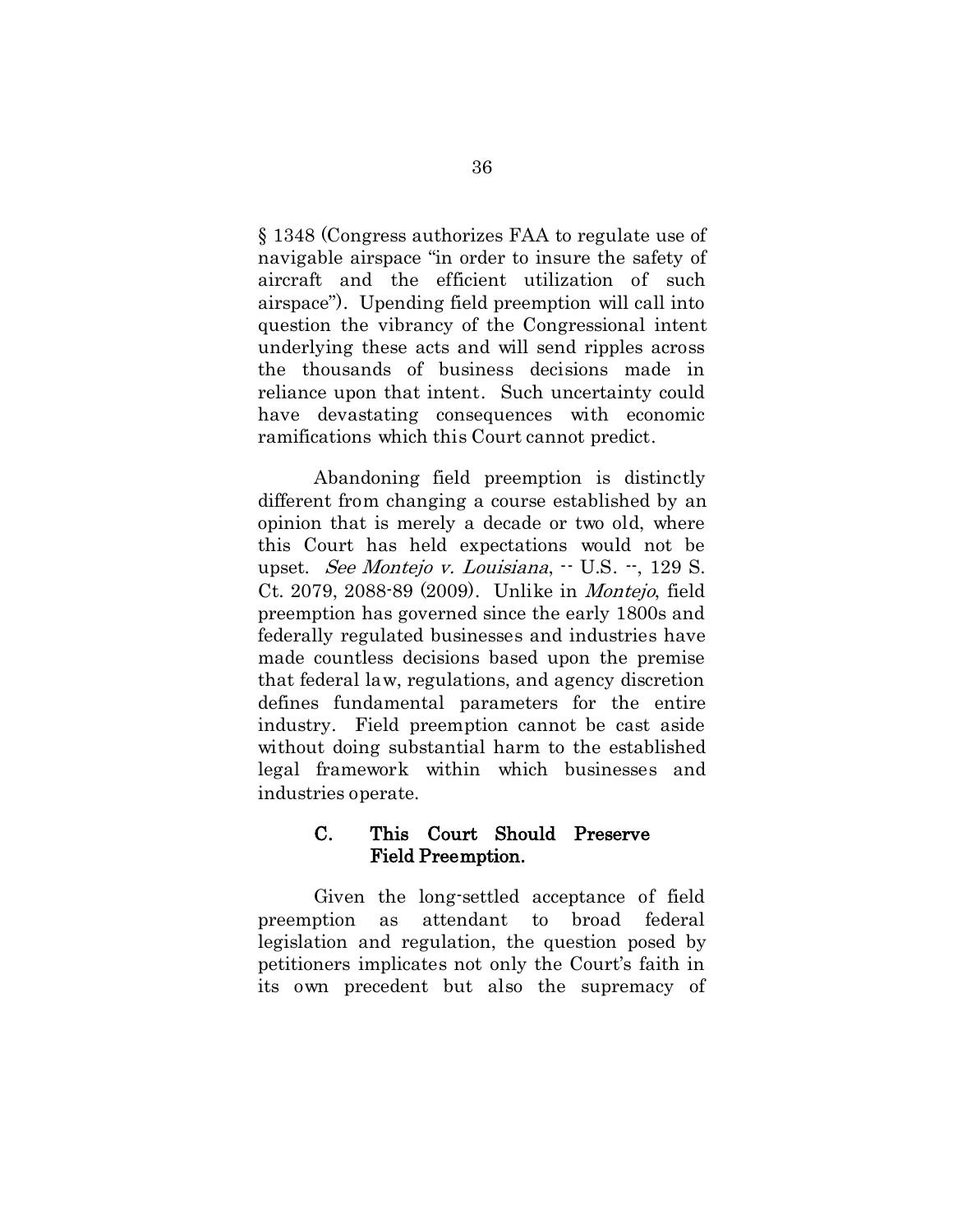Congress's decision not to alter the federal regulatory schemes that generated those very opinions. Recognizing that Napier was decided in 1926, Congress has had ample opportunity to change the scope of preemption for locomotive and locomotive equipment design and construction, as well as many other fields that this Court has recognized as being occupied by the federal law and regulation.

The fact that Congress has not significantly revised these statutes or expressly limited preemption by authorizing common law claims "may reflect nothing more than the settled character of implied preemption doctrine that courts will dependably apply, and in any event, the existence of conflict cognizable under the Supremacy Clause does not depend on express congressional recognition that federal and state law may conflict[.]" Crosby v. Nat'l Foreign Trade Council, 530 U.S. 363, 387-88 (2000). Field preemption cannot be overturned or compromised without deconstructing the understanding upon which Congress has based legislation. This case presents no just cause to engage in such a tear down of precedent that has been so important to business and industry.